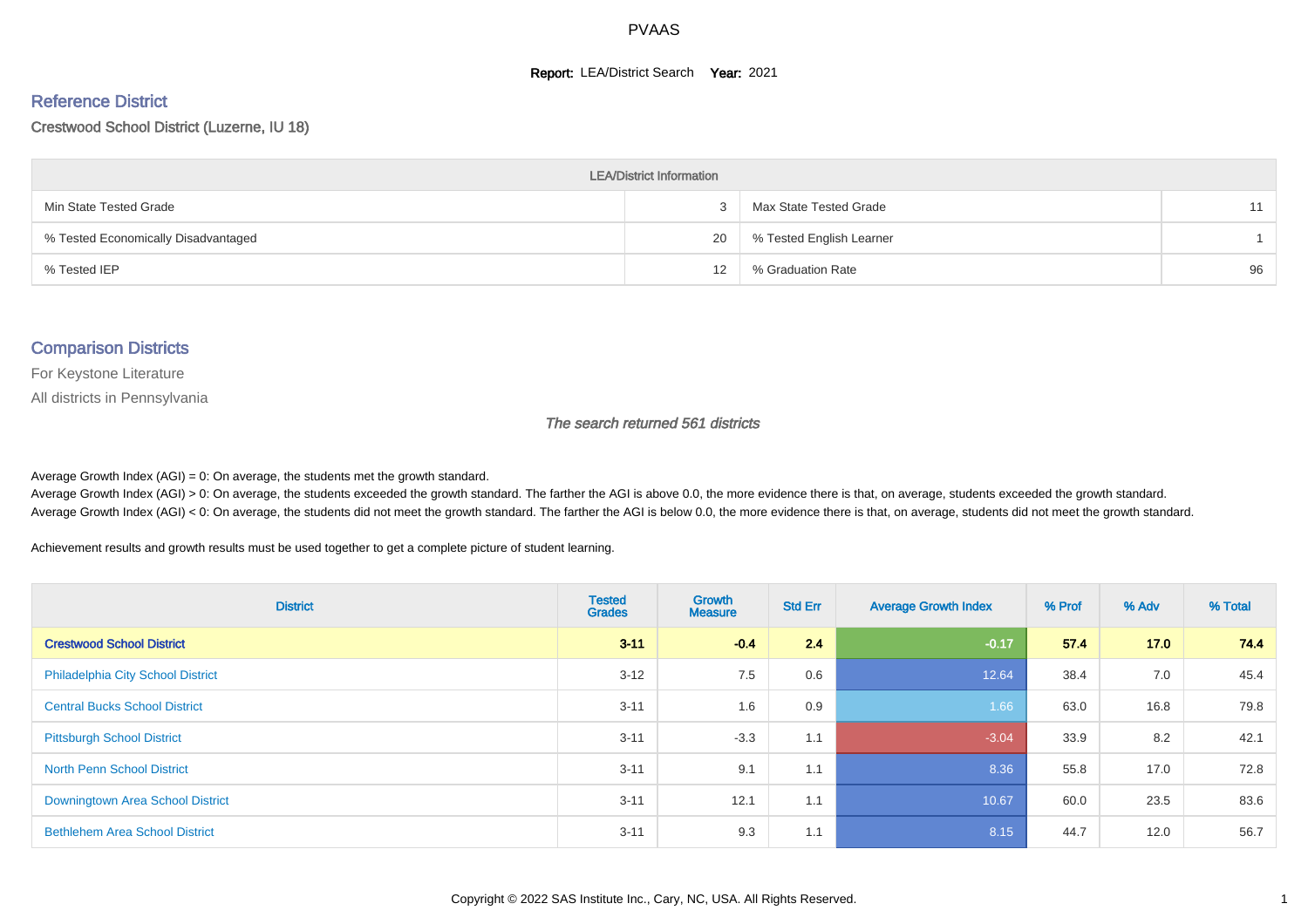| <b>District</b>                           | <b>Tested</b><br><b>Grades</b> | <b>Growth</b><br><b>Measure</b> | <b>Std Err</b> | <b>Average Growth Index</b> | % Prof | % Adv | % Total |
|-------------------------------------------|--------------------------------|---------------------------------|----------------|-----------------------------|--------|-------|---------|
| <b>Crestwood School District</b>          | $3 - 11$                       | $-0.4$                          | 2.4            | $-0.17$                     | 57.4   | 17.0  | 74.4    |
| <b>Council Rock School District</b>       | $3 - 11$                       | 8.9                             | 1.2            | 7.65                        | 62.8   | 16.6  | 79.4    |
| <b>West Chester Area School District</b>  | $3 - 11$                       | 12.6                            | 1.2            | 10.38                       | 66.8   | 20.2  | 87.0    |
| <b>Parkland School District</b>           | $3 - 11$                       | 5.3                             | 1.2            | 4.30                        | 58.0   | 22.3  | 80.4    |
| <b>Cumberland Valley School District</b>  | $3 - 12$                       | 18.5                            | 1.3            | 14.64                       | 60.7   | 23.4  | 84.1    |
| <b>East Penn School District</b>          | $3 - 11$                       | 4.1                             | 1.3            | 3.27                        | 55.8   | 11.5  | 67.3    |
| <b>Lower Merion School District</b>       | $3 - 11$                       | 19.0                            | 1.3            | 14.93                       | 55.6   | 29.9  | 85.5    |
| <b>North Allegheny School District</b>    | $3 - 11$                       | 17.4                            | 1.3            | 13.52                       | 59.5   | 28.1  | 87.6    |
| <b>Central Dauphin School District</b>    | $3 - 11$                       | 4.4                             | 1.3            | 3.32                        | 53.3   | 7.4   | 60.7    |
| <b>Chambersburg Area School District</b>  | $3 - 11$                       | $-9.5$                          | 1.3            | $-7.20$                     | 42.7   | 8.6   | 51.4    |
| <b>Neshaminy School District</b>          | $3 - 11$                       | 4.0                             | 1.3            | 3.02                        | 58.7   | 9.5   | 68.2    |
| <b>Spring-Ford Area School District</b>   | $3 - 11$                       | $6.0\,$                         | 1.3            | 4.46                        | 60.8   | 16.5  | 77.4    |
| <b>Allentown City School District</b>     | $3 - 12$                       | 5.3                             | 1.4            | 3.88                        | 25.3   | 2.7   | 28.0    |
| <b>Reading School District</b>            | $3 - 11$                       | 10.1                            | 1.4            | 7.25                        | 24.7   | 2.4   | 27.2    |
| <b>West Shore School District</b>         | $3 - 12$                       | $5.0\,$                         | 1.4            | 3.59                        | 54.2   | 9.4   | 63.6    |
| <b>Seneca Valley School District</b>      | $3 - 11$                       | $-1.4$                          | 1.4            | $-0.99$                     | 57.2   | 11.4  | 68.6    |
| <b>Hazleton Area School District</b>      | $3 - 11$                       | 9.6                             | 1.4            | 6.77                        | 45.0   | 7.8   | 52.9    |
| <b>Easton Area School District</b>        | $3 - 12$                       | $-4.1$                          | 1.4            | $-2.91$                     | 39.9   | 4.0   | 43.9    |
| <b>Hempfield School District</b>          | $3 - 11$                       | 0.1                             | 1.4            | 0.08                        | 58.2   | 9.9   | 68.2    |
| <b>State College Area School District</b> | $3 - 11$                       | 20.5                            | 1.4            | 14.33                       | 58.0   | 25.9  | 84.0    |
| <b>Pennridge School District</b>          | $3 - 10$                       | $-16.8$                         | 1.4            | $-11.59$                    | 46.8   | 8.0   | 54.9    |
| <b>Lancaster School District</b>          | $3 - 12$                       | $-15.8$                         | 1.5            | $-10.90$                    | 14.6   | 2.3   | 16.9    |
| Mt Lebanon School District                | $3 - 11$                       | $-1.0$                          | 1.5            | $-0.70$                     | 61.9   | 24.0  | 85.9    |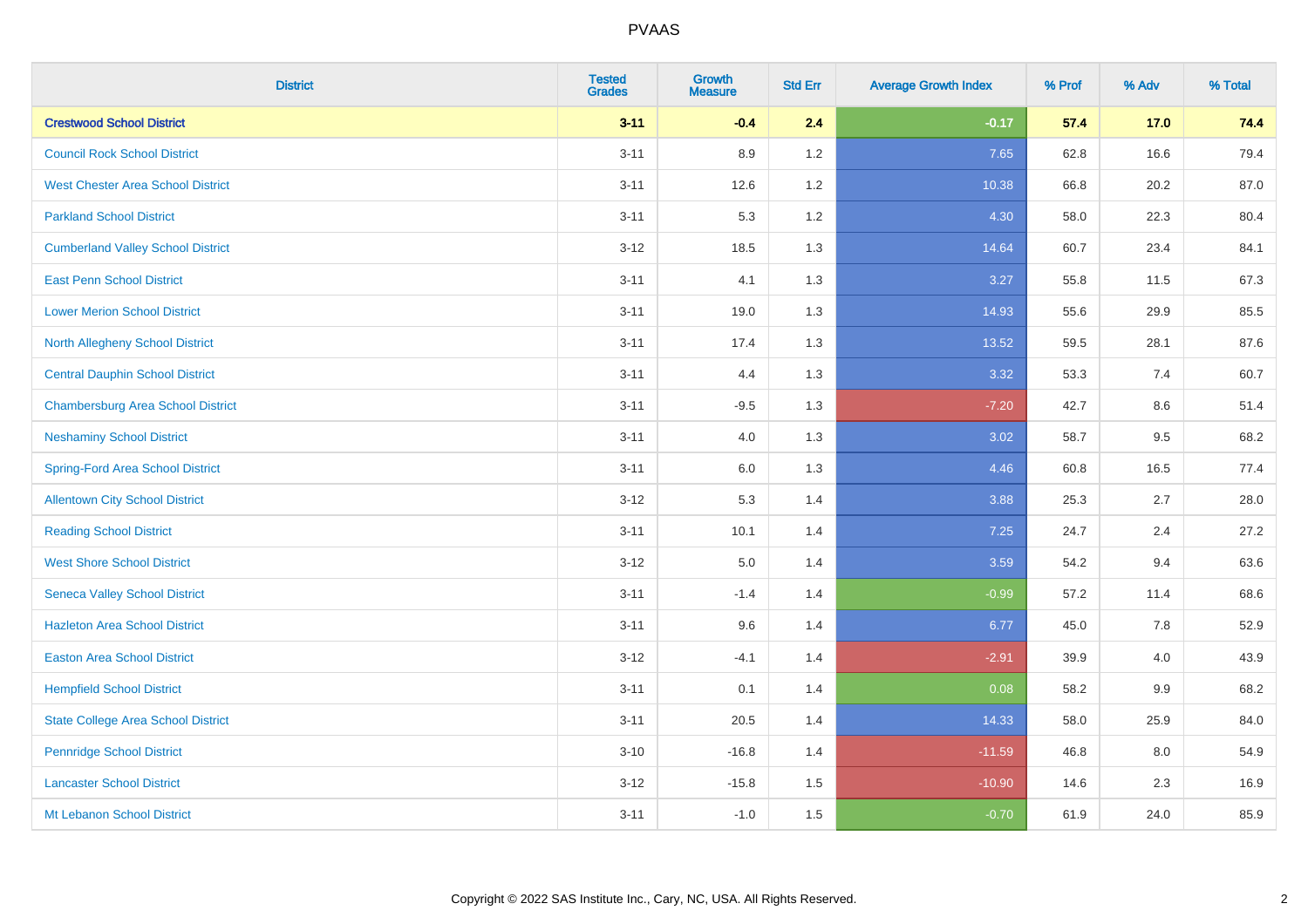| <b>District</b>                           | <b>Tested</b><br><b>Grades</b> | <b>Growth</b><br><b>Measure</b> | <b>Std Err</b> | <b>Average Growth Index</b> | % Prof | % Adv | % Total |
|-------------------------------------------|--------------------------------|---------------------------------|----------------|-----------------------------|--------|-------|---------|
| <b>Crestwood School District</b>          | $3 - 11$                       | $-0.4$                          | 2.4            | $-0.17$                     | 57.4   | 17.0  | 74.4    |
| Pocono Mountain School District           | $3 - 12$                       | 6.8                             | 1.5            | 4.62                        | 45.8   | 5.0   | 50.7    |
| <b>Pennsbury School District</b>          | $3 - 11$                       | 11.7                            | 1.5            | 7.90                        | 60.1   | 21.3  | 81.3    |
| <b>Boyertown Area School District</b>     | $3 - 11$                       | $-4.7$                          | 1.5            | $-3.17$                     | 55.2   | 11.3  | 66.5    |
| <b>Wilson School District</b>             | $3 - 12$                       | 8.8                             | 1.5            | 5.96                        | 52.6   | 14.6  | 67.2    |
| <b>Upper Darby School District</b>        | $3 - 12$                       | 6.9                             | 1.5            | 4.62                        | 45.0   | 6.7   | 51.7    |
| <b>Souderton Area School District</b>     | $3 - 11$                       | 12.4                            | 1.5            | 8.28                        | 61.7   | 15.2  | 76.9    |
| <b>Millcreek Township School District</b> | $3 - 11$                       | 3.1                             | 1.5            | 2.06                        | 55.6   | 14.2  | 69.7    |
| <b>Haverford Township School District</b> | $3 - 11$                       | 8.0                             | 1.5            | 5.27                        | 53.0   | 25.5  | 78.6    |
| <b>Dallastown Area School District</b>    | $3 - 11$                       | 13.5                            | 1.5            | 8.84                        | 56.0   | 17.9  | 73.8    |
| Pennsylvania Cyber Charter School         | $3 - 11$                       | 11.6                            | 1.5            | 7.54                        | 46.3   | 5.0   | 51.3    |
| <b>Butler Area School District</b>        | $3 - 11$                       | $-6.5$                          | 1.5            | $-4.26$                     | 42.5   | 9.4   | 51.9    |
| <b>Erie City School District</b>          | $3 - 12$                       | $-14.5$                         | 1.6            | $-9.26$                     | 25.4   | 3.0   | 28.4    |
| East Stroudsburg Area School District     | $3 - 11$                       | 0.1                             | 1.6            | 0.05                        | 45.8   | 7.8   | 53.6    |
| <b>Hempfield Area School District</b>     | $3 - 12$                       | 4.6                             | 1.6            | 2.86                        | 53.5   | 20.1  | 73.6    |
| <b>Perkiomen Valley School District</b>   | $3 - 11$                       | $-3.5$                          | 1.6            | $-2.18$                     | 53.8   | 13.4  | 67.2    |
| Northampton Area School District          | $3 - 11$                       | 4.0                             | 1.6            | 2.51                        | 52.3   | 10.8  | 63.1    |
| <b>Norristown Area School District</b>    | $3 - 12$                       | $-12.8$                         | 1.6            | $-7.98$                     | 23.5   | 2.3   | 25.7    |
| <b>Avon Grove School District</b>         | $3 - 10$                       | 10.0                            | 1.6            | 6.26                        | 56.3   | 18.6  | 74.9    |
| <b>Manheim Township School District</b>   | $3 - 12$                       | $-0.9$                          | 1.6            | $-0.58$                     | 53.2   | 15.5  | 68.7    |
| <b>Owen J Roberts School District</b>     | $3 - 11$                       | $-12.3$                         | 1.6            | $-7.61$                     | 57.0   | 11.9  | 69.0    |
| <b>Penn Manor School District</b>         | $3 - 11$                       | $-0.4$                          | 1.6            | $-0.25$                     | 51.9   | 12.6  | 64.5    |
| <b>Canon-Mcmillan School District</b>     | $3 - 11$                       | $-0.8$                          | 1.6            | $-0.50$                     | 58.7   | 15.9  | 74.6    |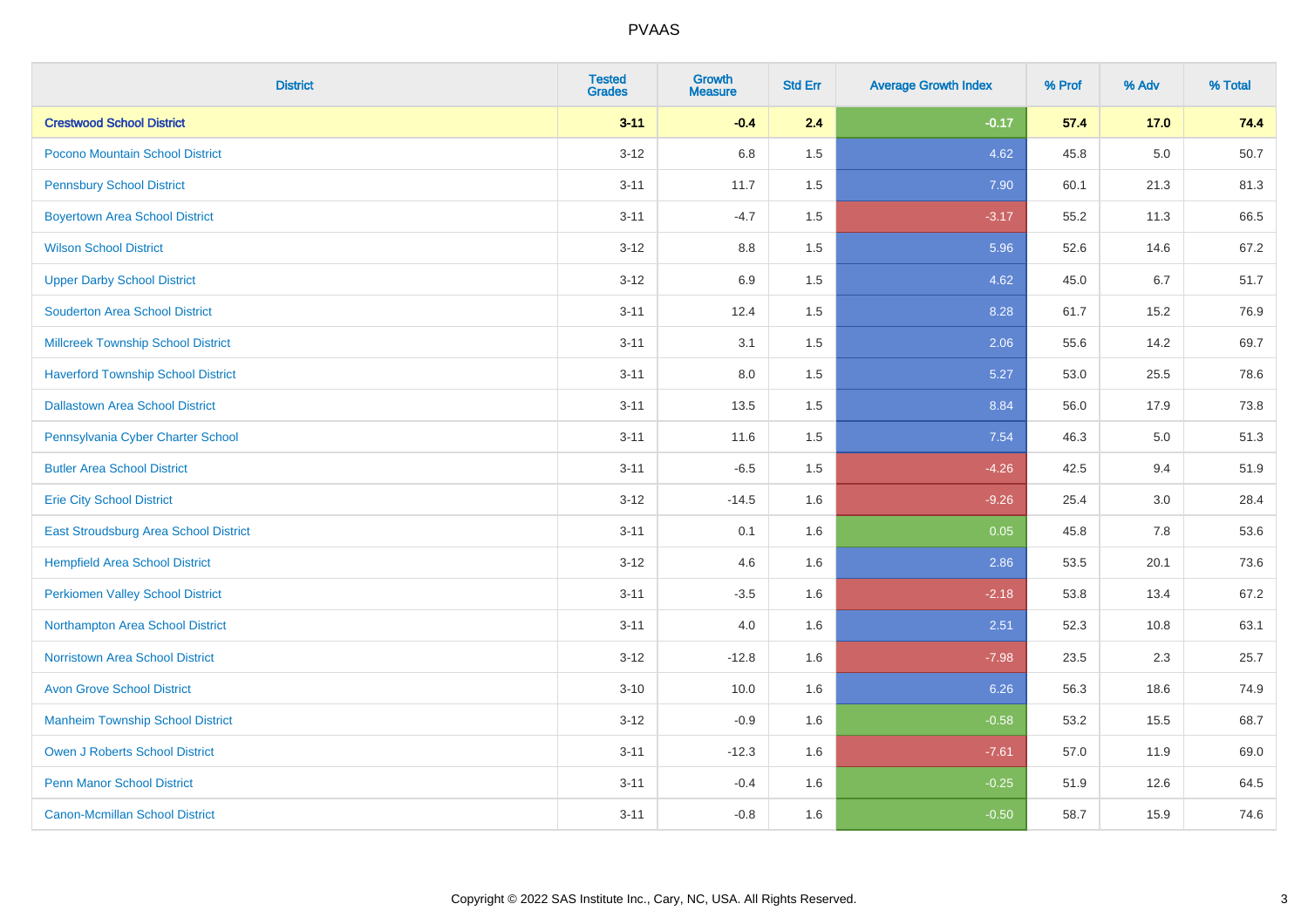| <b>District</b>                             | <b>Tested</b><br><b>Grades</b> | Growth<br><b>Measure</b> | <b>Std Err</b> | <b>Average Growth Index</b> | % Prof | % Adv   | % Total |
|---------------------------------------------|--------------------------------|--------------------------|----------------|-----------------------------|--------|---------|---------|
| <b>Crestwood School District</b>            | $3 - 11$                       | $-0.4$                   | 2.4            | $-0.17$                     | 57.4   | $17.0$  | 74.4    |
| <b>Bensalem Township School District</b>    | $3 - 11$                       | 1.6                      | 1.6            | 0.98                        | 38.8   | $8.3\,$ | 47.1    |
| Altoona Area School District                | $3 - 12$                       | 3.3                      | 1.6            | 1.99                        | 47.7   | 8.2     | 55.9    |
| <b>Quakertown Community School District</b> | $3 - 12$                       | $-4.4$                   | 1.6            | $-2.70$                     | 56.5   | 10.0    | 66.6    |
| <b>Cornwall-Lebanon School District</b>     | $3 - 11$                       | 8.3                      | 1.6            | 5.08                        | 47.2   | 8.4     | 55.6    |
| <b>Ridley School District</b>               | $3 - 12$                       | 10.0                     | 1.6            | 6.10                        | 45.6   | 8.2     | 53.8    |
| <b>Mifflin County School District</b>       | $3 - 11$                       | 9.1                      | 1.7            | 5.49                        | 47.1   | 6.7     | 53.8    |
| <b>Nazareth Area School District</b>        | $3 - 11$                       | $-4.7$                   | 1.7            | $-2.82$                     | 59.2   | 9.9     | 69.0    |
| <b>Garnet Valley School District</b>        | $3 - 10$                       | 10.9                     | 1.7            | 6.53                        | 67.1   | 19.0    | 86.1    |
| <b>Centennial School District</b>           | $3 - 10$                       | 7.1                      | 1.7            | 4.29                        | 50.1   | 8.7     | 58.9    |
| <b>Coatesville Area School District</b>     | $3 - 11$                       | $-4.4$                   | 1.7            | $-2.62$                     | 36.3   | 4.2     | 40.5    |
| <b>Penn-Trafford School District</b>        | $3 - 11$                       | 13.4                     | 1.7            | 7.87                        | 62.3   | 21.9    | 84.2    |
| <b>Armstrong School District</b>            | $3 - 11$                       | 2.6                      | 1.7            | 1.53                        | 51.5   | 6.1     | 57.6    |
| <b>Colonial School District</b>             | $3 - 11$                       | 14.0                     | 1.7            | 8.21                        | 60.2   | 19.6    | 79.8    |
| <b>Central York School District</b>         | $3 - 12$                       | 12.3                     | 1.7            | 7.20                        | 55.5   | 11.5    | 67.0    |
| <b>York Co School Of Technology</b>         | $9 - 12$                       | $-3.8$                   | 1.7            | $-2.22$                     | 39.1   | 5.6     | 44.7    |
| Hatboro-Horsham School District             | $3 - 11$                       | $-12.8$                  | 1.7            | $-7.47$                     | 45.6   | 7.2     | 52.8    |
| <b>Methacton School District</b>            | $3 - 11$                       | 2.5                      | 1.7            | 1.43                        | 62.5   | 16.4    | 79.0    |
| <b>Springfield School District</b>          | $3 - 11$                       | 13.8                     | 1.7            | 7.99                        | 60.9   | 21.5    | 82.4    |
| <b>Norwin School District</b>               | $3 - 11$                       | 18.0                     | 1.7            | 10.37                       | 58.5   | 27.0    | 85.4    |
| <b>Upper Saint Clair School District</b>    | $3 - 11$                       | 18.5                     | 1.7            | 10.65                       | 61.8   | 30.1    | 91.9    |
| <b>Governor Mifflin School District</b>     | $3 - 11$                       | 4.1                      | 1.8            | 2.33                        | 42.5   | 7.2     | 49.7    |
| <b>Bethel Park School District</b>          | $3 - 11$                       | 5.6                      | 1.8            | 3.18                        | 65.3   | 18.6    | 83.9    |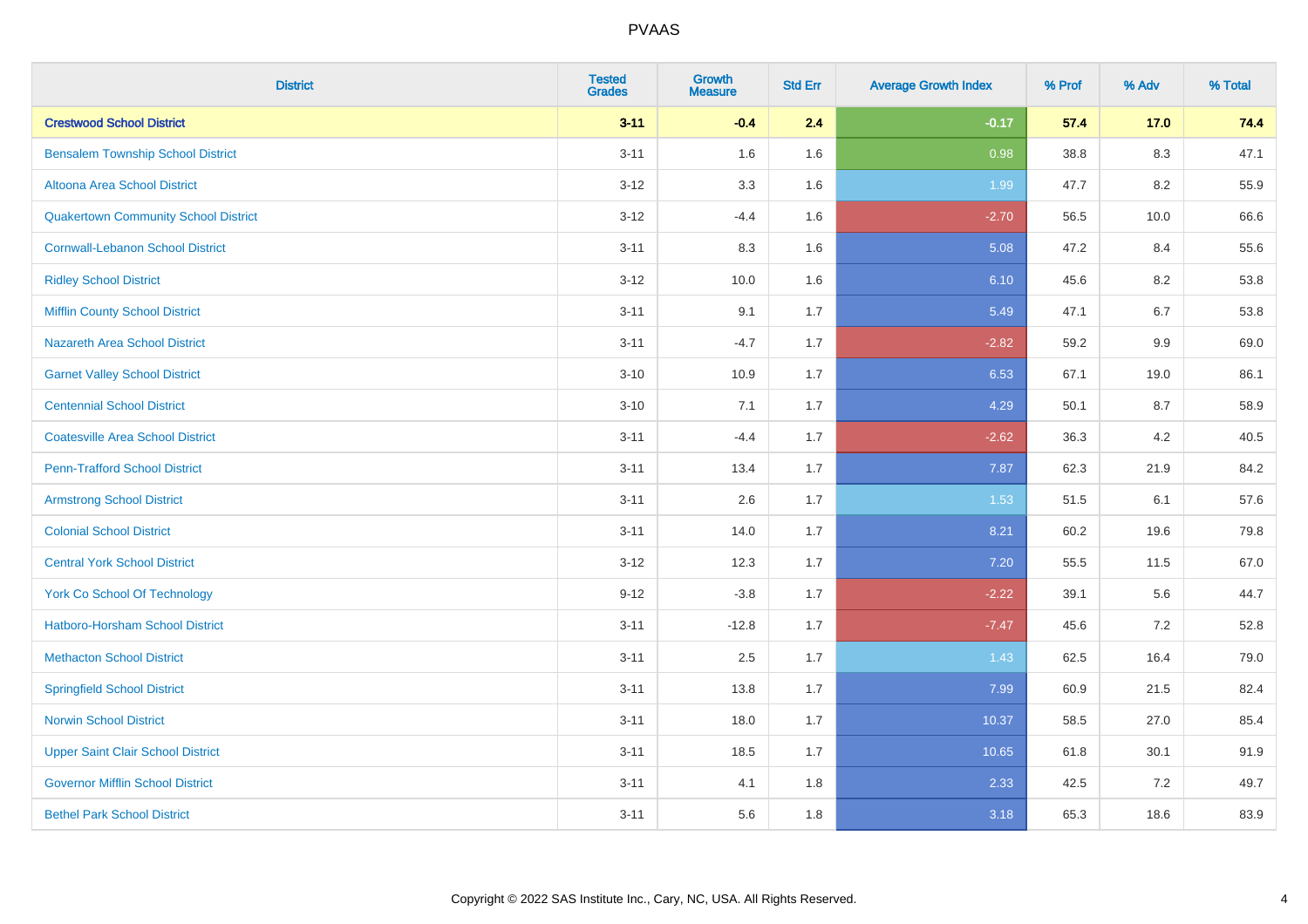| <b>District</b>                                    | <b>Tested</b><br><b>Grades</b> | Growth<br><b>Measure</b> | <b>Std Err</b> | <b>Average Growth Index</b> | % Prof | % Adv  | % Total |
|----------------------------------------------------|--------------------------------|--------------------------|----------------|-----------------------------|--------|--------|---------|
| <b>Crestwood School District</b>                   | $3 - 11$                       | $-0.4$                   | 2.4            | $-0.17$                     | 57.4   | $17.0$ | 74.4    |
| <b>Whitehall-Coplay School District</b>            | $3 - 11$                       | 6.1                      | 1.8            | 3.45                        | 49.3   | 7.4    | 56.6    |
| <b>Warren County School District</b>               | $3 - 11$                       | $-0.1$                   | 1.8            | $-0.06$                     | 37.2   | 5.3    | 42.6    |
| <b>Williamsport Area School District</b>           | $3 - 11$                       | 1.9                      | 1.8            | 1.04                        | 44.1   | 12.8   | 56.9    |
| Mechanicsburg Area School District                 | $3 - 11$                       | 5.9                      | 1.8            | 3.29                        | 57.2   | 13.7   | 70.9    |
| <b>Ephrata Area School District</b>                | $3 - 11$                       | 5.6                      | 1.8            | 3.12                        | 54.7   | 9.5    | 64.2    |
| <b>Upper Dublin School District</b>                | $3 - 12$                       | 15.4                     | 1.8            | 8.53                        | 60.8   | 24.8   | 85.6    |
| <b>Delaware Valley School District</b>             | $3 - 11$                       | 12.6                     | 1.8            | 6.93                        | 55.2   | 16.2   | 71.4    |
| <b>Pine-Richland School District</b>               | $3 - 11$                       | 11.5                     | 1.8            | 6.31                        | 60.6   | 24.4   | 85.0    |
| <b>Wissahickon School District</b>                 | $3 - 10$                       | 12.5                     | 1.8            | 6.85                        | 58.3   | 22.4   | 80.7    |
| <b>Peters Township School District</b>             | $3 - 11$                       | 5.0                      | 1.8            | 2.76                        | 59.8   | 26.1   | 85.9    |
| <b>Kennett Consolidated School District</b>        | $3 - 11$                       | 4.8                      | 1.8            | 2.61                        | 52.5   | 10.7   | 63.2    |
| Fox Chapel Area School District                    | $3 - 11$                       | 9.8                      | 1.8            | 5.36                        | 56.6   | 28.6   | 85.2    |
| <b>North Hills School District</b>                 | $3 - 11$                       | $-1.8$                   | 1.8            | $-0.96$                     | 59.1   | 14.1   | 73.2    |
| <b>Conestoga Valley School District</b>            | $3 - 11$                       | 8.7                      | 1.8            | 4.69                        | 60.3   | 13.5   | 73.8    |
| <b>Elizabethtown Area School District</b>          | $3 - 12$                       | $-0.9$                   | 1.9            | $-0.47$                     | 50.0   | 11.2   | 61.2    |
| <b>Shaler Area School District</b>                 | $3 - 11$                       | $-0.8$                   | 1.9            | $-0.43$                     | 49.1   | 9.6    | 58.7    |
| <b>Commonwealth Charter Academy Charter School</b> | $3 - 10$                       | 9.1                      | 1.9            | 4.90                        | 47.2   | 9.1    | 56.3    |
| <b>Warwick School District</b>                     | $3 - 11$                       | 5.2                      | 1.9            | 2.76                        | 46.4   | 17.0   | 63.3    |
| <b>South Western School District</b>               | $3-12$                         | 3.9                      | 1.9            | 2.08                        | 60.2   | 8.1    | 68.3    |
| <b>Great Valley School District</b>                | $3 - 11$                       | 15.0                     | 1.9            | 7.98                        | 50.0   | 35.0   | 85.0    |
| Palmyra Area School District                       | $3 - 11$                       | 5.6                      | 1.9            | 2.96                        | 56.4   | 15.6   | 72.0    |
| <b>Carlisle Area School District</b>               | $3 - 11$                       | $-5.3$                   | 1.9            | $-2.81$                     | 54.0   | 6.3    | 60.3    |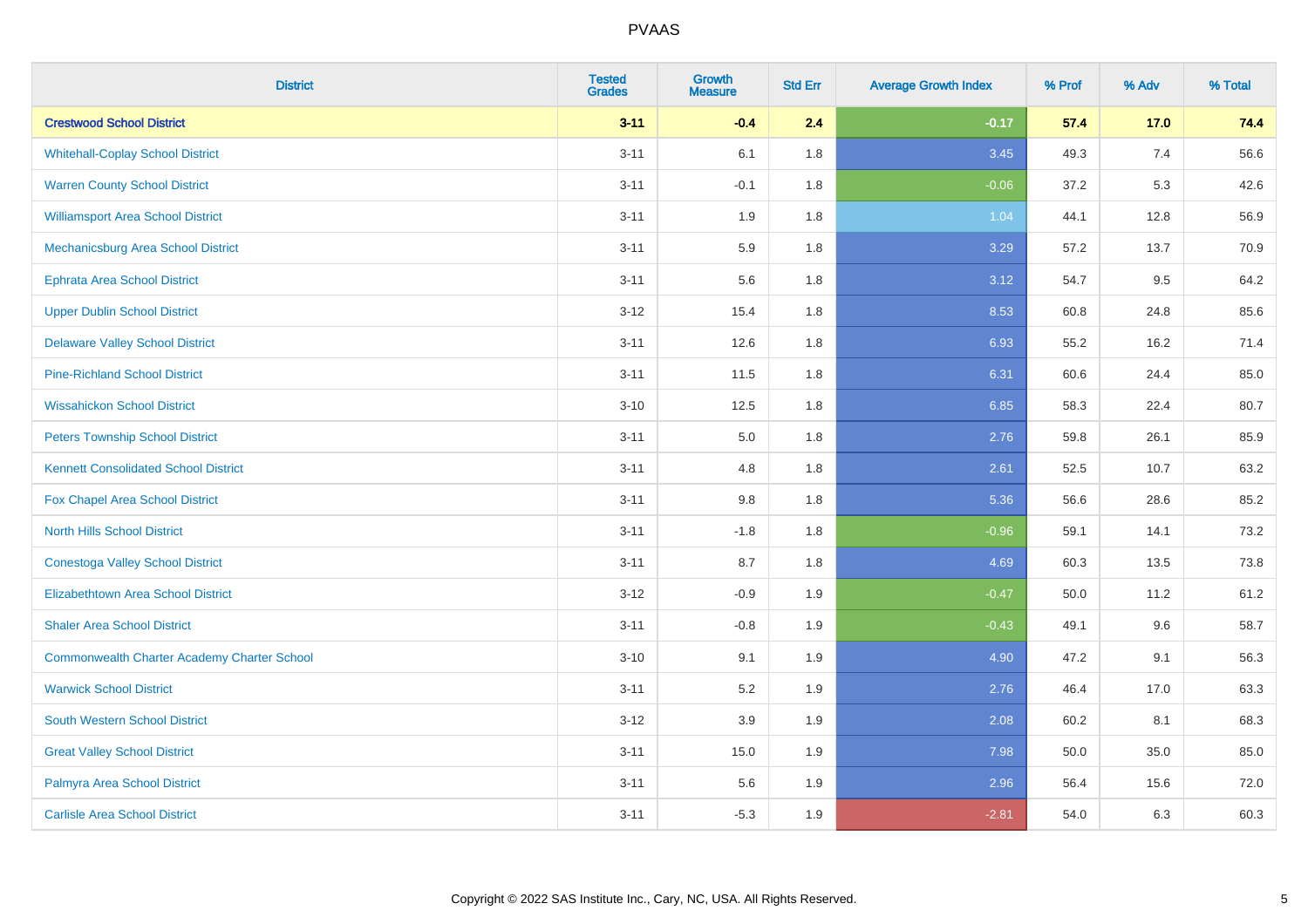| <b>District</b>                          | <b>Tested</b><br><b>Grades</b> | <b>Growth</b><br><b>Measure</b> | <b>Std Err</b> | <b>Average Growth Index</b> | % Prof | % Adv   | % Total |
|------------------------------------------|--------------------------------|---------------------------------|----------------|-----------------------------|--------|---------|---------|
| <b>Crestwood School District</b>         | $3 - 11$                       | $-0.4$                          | 2.4            | $-0.17$                     | 57.4   | 17.0    | 74.4    |
| <b>Waynesboro Area School District</b>   | $3 - 12$                       | $-6.1$                          | 1.9            | $-3.20$                     | 50.0   | $6.8\,$ | 56.8    |
| <b>Baldwin-Whitehall School District</b> | $3 - 11$                       | 1.8                             | 1.9            | 0.94                        | 58.6   | 8.6     | 67.1    |
| <b>Muhlenberg School District</b>        | $3 - 10$                       | 4.0                             | 1.9            | 2.10                        | 34.2   | 2.6     | 36.8    |
| <b>Oxford Area School District</b>       | $3 - 11$                       | $-4.3$                          | 1.9            | $-2.26$                     | 41.3   | 8.0     | 49.3    |
| <b>Abington School District</b>          | $3 - 10$                       | $-11.5$                         | 1.9            | $-6.00$                     | 56.2   | 11.6    | 67.8    |
| <b>Exeter Township School District</b>   | $3 - 11$                       | $-10.4$                         | 1.9            | $-5.44$                     | 50.6   | 2.7     | 53.3    |
| <b>Stroudsburg Area School District</b>  | $3 - 11$                       | 5.5                             | 1.9            | 2.88                        | 48.1   | 4.2     | 52.3    |
| <b>Lebanon School District</b>           | $3 - 11$                       | $-1.6$                          | 1.9            | $-0.80$                     | 24.4   | 2.6     | 27.0    |
| <b>Franklin Regional School District</b> | $3 - 11$                       | 2.0                             | 1.9            | 1.02                        | 66.7   | 15.5    | 82.1    |
| Penn-Delco School District               | $3 - 11$                       | $-6.8$                          | 1.9            | $-3.51$                     | 46.6   | 3.2     | 49.8    |
| <b>Moon Area School District</b>         | $3 - 11$                       | 8.2                             | 1.9            | 4.25                        | 58.7   | 18.5    | 77.2    |
| <b>Shippensburg Area School District</b> | $3 - 11$                       | 9.3                             | 1.9            | 4.84                        | 53.1   | 10.2    | 63.3    |
| <b>Greater Latrobe School District</b>   | $3 - 11$                       | 0.6                             | 1.9            | 0.31                        | 55.5   | 14.1    | 69.5    |
| <b>Lower Dauphin School District</b>     | $3 - 11$                       | $0.6\,$                         | 1.9            | 0.33                        | 49.2   | 12.6    | 61.8    |
| South Fayette Township School District   | $3 - 11$                       | 1.7                             | 2.0            | 0.88                        | 61.0   | 26.5    | 87.6    |
| Northern York County School District     | $3 - 11$                       | 15.6                            | 2.0            | 7.98                        | 57.4   | 11.5    | 68.8    |
| Northeastern York School District        | $3 - 11$                       | 5.9                             | 2.0            | 3.03                        | 51.1   | 16.6    | 67.6    |
| <b>Bristol Township School District</b>  | $3 - 11$                       | $-13.9$                         | 2.0            | $-7.05$                     | 31.0   | 3.7     | 34.7    |
| Daniel Boone Area School District        | $3 - 12$                       | 5.7                             | 2.0            | 2.88                        | 51.0   | 11.5    | 62.6    |
| <b>Solanco School District</b>           | $3 - 11$                       | $-11.0$                         | 2.0            | $-5.55$                     | 41.6   | 4.5     | 46.1    |
| Lampeter-Strasburg School District       | $3 - 12$                       | $-8.6$                          | 2.0            | $-4.33$                     | 55.1   | 9.8     | 64.8    |
| <b>Bangor Area School District</b>       | $3 - 12$                       | $-0.9$                          | 2.0            | $-0.43$                     | 44.3   | 4.7     | 49.0    |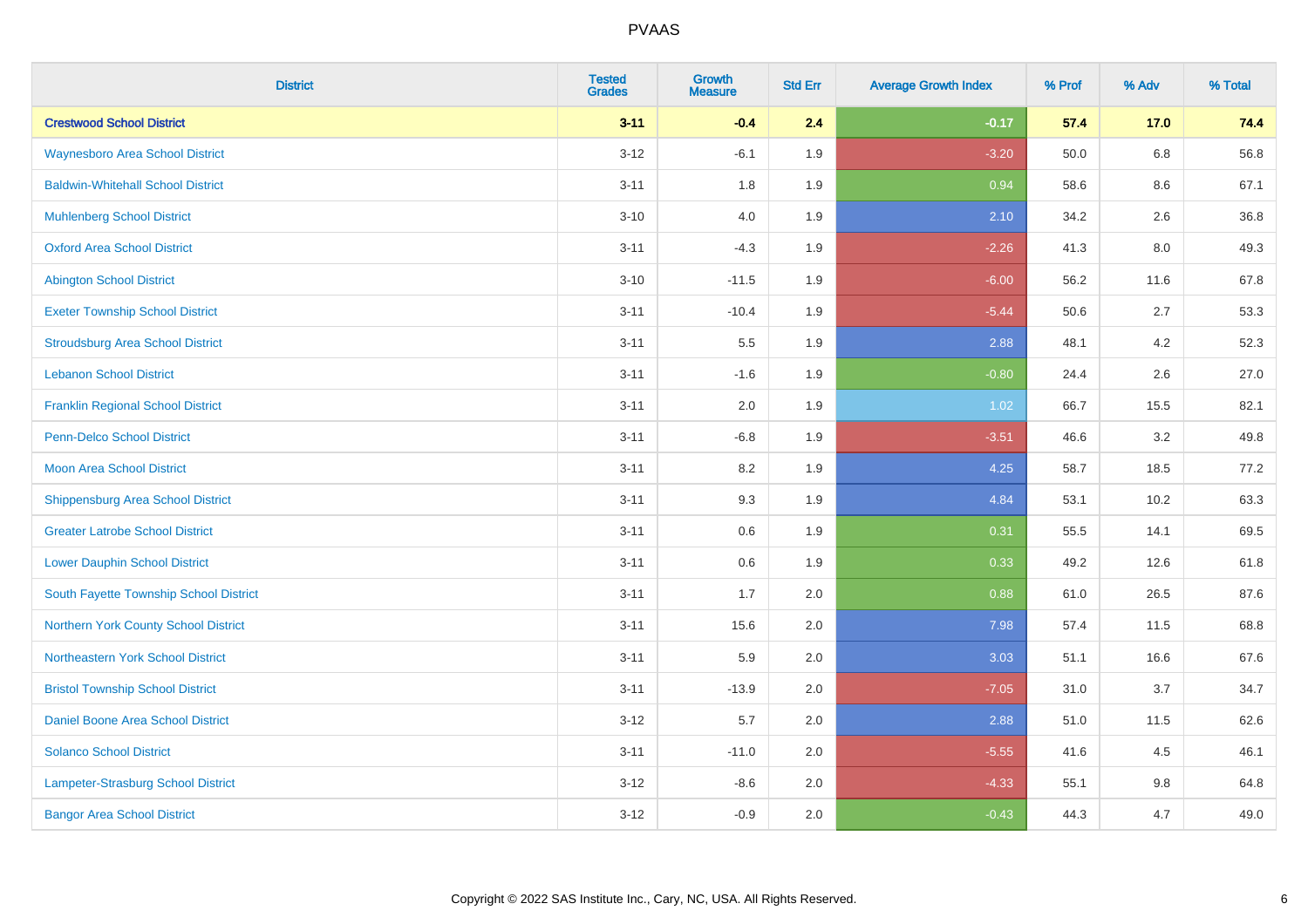| <b>District</b>                             | <b>Tested</b><br><b>Grades</b> | Growth<br><b>Measure</b> | <b>Std Err</b> | <b>Average Growth Index</b> | % Prof | % Adv  | % Total |
|---------------------------------------------|--------------------------------|--------------------------|----------------|-----------------------------|--------|--------|---------|
| <b>Crestwood School District</b>            | $3 - 11$                       | $-0.4$                   | 2.4            | $-0.17$                     | 57.4   | $17.0$ | 74.4    |
| <b>Conewago Valley School District</b>      | $3 - 12$                       | $-0.9$                   | 2.0            | $-0.45$                     | 51.7   | 9.6    | 61.3    |
| <b>Pleasant Valley School District</b>      | $3 - 11$                       | 3.1                      | 2.0            | 1.57                        | 57.2   | 5.5    | 62.8    |
| <b>Kiski Area School District</b>           | $3 - 11$                       | $-3.7$                   | 2.0            | $-1.86$                     | 57.4   | 10.4   | 67.8    |
| <b>Connellsville Area School District</b>   | $3 - 11$                       | 6.1                      | 2.0            | 3.05                        | 45.4   | 7.8    | 53.2    |
| <b>Trinity Area School District</b>         | $3 - 11$                       | $-5.4$                   | 2.0            | $-2.71$                     | 48.3   | 11.8   | 60.1    |
| <b>Upper Merion Area School District</b>    | $3 - 11$                       | 15.3                     | 2.0            | 7.62                        | 59.3   | 19.3   | 78.6    |
| <b>Derry Township School District</b>       | $3 - 10$                       | 12.8                     | 2.0            | 6.39                        | 54.8   | 25.8   | 80.6    |
| <b>Chartiers Valley School District</b>     | $3 - 11$                       | $-1.7$                   | 2.0            | $-0.81$                     | 54.7   | 8.4    | 63.1    |
| <b>Dubois Area School District</b>          | $3 - 11$                       | $-6.2$                   | 2.0            | $-3.07$                     | 50.9   | 13.4   | 64.3    |
| <b>Pottsgrove School District</b>           | $3 - 11$                       | 2.8                      | 2.0            | 1.35                        | 44.0   | 10.0   | 53.9    |
| <b>Cocalico School District</b>             | $3 - 11$                       | 10.6                     | 2.0            | 5.18                        | 50.8   | 14.1   | 64.8    |
| <b>Keystone Central School District</b>     | $3 - 11$                       | $-5.1$                   | 2.0            | $-2.46$                     | 44.7   | 4.6    | 49.4    |
| <b>Dover Area School District</b>           | $3-12$                         | 6.0                      | 2.1            | 2.94                        | 52.2   | 6.0    | 58.2    |
| <b>Upper Perkiomen School District</b>      | $3 - 11$                       | 22.1                     | 2.1            | 10.74                       | 57.7   | 13.2   | 70.9    |
| <b>York Suburban School District</b>        | $3 - 11$                       | 10.1                     | 2.1            | 4.91                        | 53.5   | 27.8   | 81.3    |
| <b>Mars Area School District</b>            | $3 - 10$                       | 5.7                      | 2.1            | 2.75                        | 57.9   | 18.2   | 76.1    |
| Southern York County School District        | $3 - 11$                       | 14.2                     | 2.1            | 6.91                        | 55.1   | 18.1   | 73.1    |
| <b>Cheltenham School District</b>           | $3 - 11$                       | $-1.4$                   | 2.1            | $-0.67$                     | 46.1   | 10.0   | 56.1    |
| <b>West Allegheny School District</b>       | $3-12$                         | 4.0                      | 2.1            | 1.96                        | 63.1   | 15.7   | 78.8    |
| <b>Hollidaysburg Area School District</b>   | $3 - 11$                       | 6.0                      | 2.1            | 2.88                        | 57.1   | 12.3   | 69.4    |
| <b>Radnor Township School District</b>      | $3 - 12$                       | 1.0                      | 2.1            | 0.50                        | 65.0   | 23.2   | 88.2    |
| <b>West Jefferson Hills School District</b> | $3 - 11$                       | 1.8                      | 2.1            | 0.88                        | 55.7   | 20.8   | 76.4    |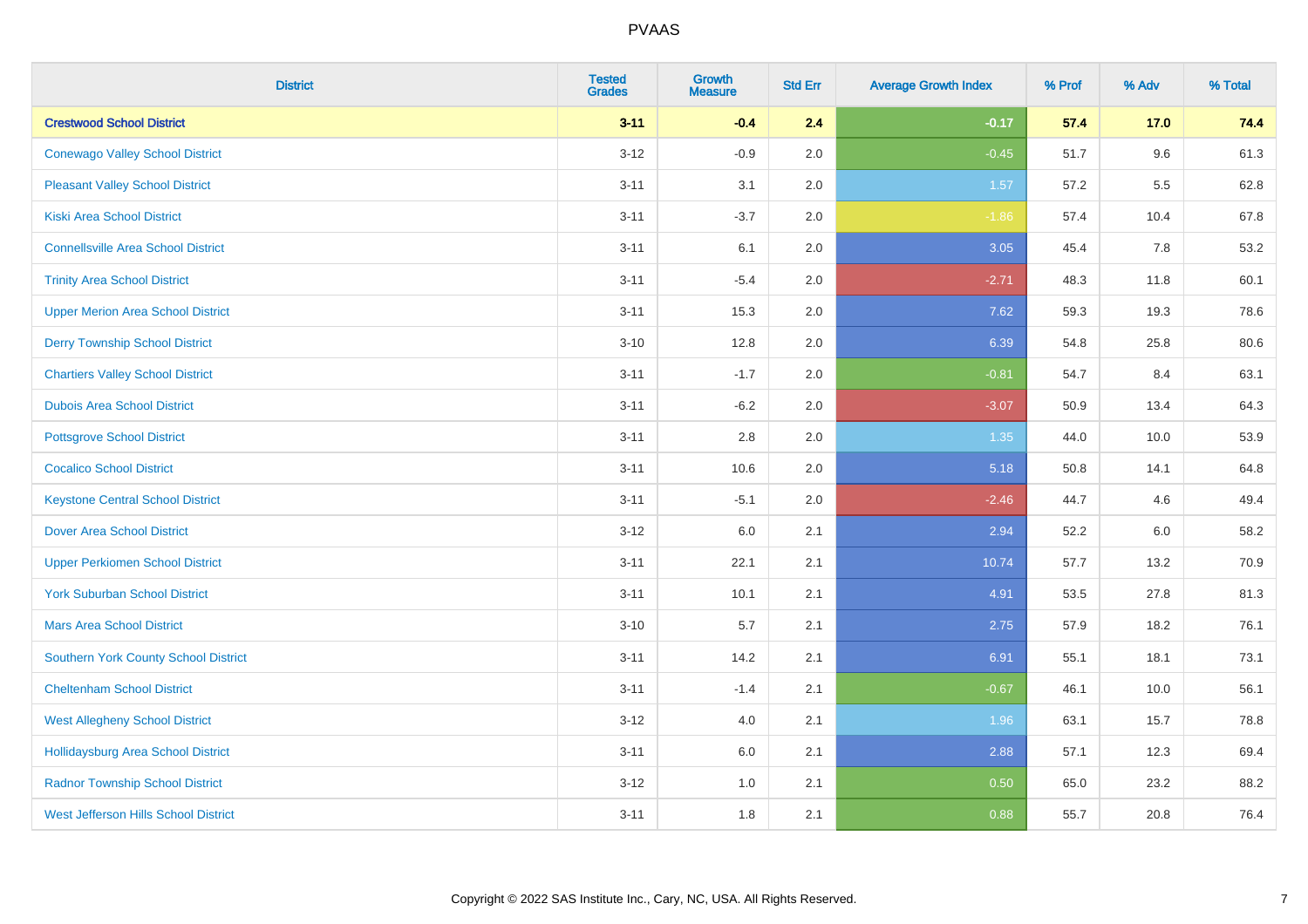| <b>District</b>                                 | <b>Tested</b><br><b>Grades</b> | <b>Growth</b><br><b>Measure</b> | <b>Std Err</b> | <b>Average Growth Index</b> | % Prof | % Adv   | % Total |
|-------------------------------------------------|--------------------------------|---------------------------------|----------------|-----------------------------|--------|---------|---------|
| <b>Crestwood School District</b>                | $3 - 11$                       | $-0.4$                          | 2.4            | $-0.17$                     | 57.4   | 17.0    | 74.4    |
| <b>Montour School District</b>                  | $3 - 11$                       | $-1.8$                          | 2.1            | $-0.88$                     | 61.4   | 15.1    | 76.5    |
| <b>William Penn School District</b>             | $3 - 12$                       | 8.3                             | 2.1            | 3.99                        | 35.6   | 3.0     | 38.7    |
| <b>Phoenixville Area School District</b>        | $3 - 11$                       | $-1.7$                          | 2.1            | $-0.83$                     | 59.9   | 10.6    | 70.5    |
| <b>Spring Grove Area School District</b>        | $3 - 11$                       | 5.6                             | 2.1            | 2.68                        | 55.1   | 15.0    | 70.1    |
| <b>Gettysburg Area School District</b>          | $3 - 11$                       | $-4.0$                          | 2.1            | $-1.89$                     | 45.3   | 14.0    | 59.3    |
| <b>Manheim Central School District</b>          | $3 - 11$                       | 2.1                             | 2.1            | 1.01                        | 53.2   | 11.6    | 64.8    |
| <b>Interboro School District</b>                | $3 - 12$                       | $-7.3$                          | 2.1            | $-3.43$                     | 46.6   | 4.8     | 51.4    |
| <b>York City School District</b>                | $3-12$                         | $-28.9$                         | 2.1            | $-13.59$                    | 6.0    | 0.3     | 6.2     |
| <b>Harrisburg City School District</b>          | $3 - 11$                       | $-0.4$                          | 2.1            | $-0.19$                     | 15.1   | 0.4     | 15.5    |
| <b>Twin Valley School District</b>              | $3 - 12$                       | $-3.6$                          | 2.1            | $-1.69$                     | 49.6   | 7.1     | 56.8    |
| <b>Juniata County School District</b>           | $3-12$                         | $-4.9$                          | 2.1            | $-2.26$                     | 38.5   | 2.9     | 41.4    |
| <b>Hampton Township School District</b>         | $3 - 11$                       | 5.1                             | 2.2            | 2.35                        | 54.0   | 28.2    | 82.2    |
| <b>Fleetwood Area School District</b>           | $3 - 10$                       | 12.2                            | 2.2            | 5.68                        | 53.5   | 11.6    | 65.2    |
| Pennsylvania Leadership Charter School          | $3 - 11$                       | 4.6                             | 2.2            | 2.13                        | 55.4   | 11.2    | 66.7    |
| <b>Abington Heights School District</b>         | $3 - 11$                       | 13.5                            | 2.2            | 6.27                        | 58.3   | 16.2    | 74.5    |
| <b>Crawford Central School District</b>         | $3 - 11$                       | $-4.7$                          | 2.2            | $-2.15$                     | 40.6   | 10.5    | 51.1    |
| <b>Lower Moreland Township School District</b>  | $3 - 11$                       | 2.0                             | 2.2            | 0.95                        | 62.8   | 17.0    | 79.8    |
| <b>Upper Moreland Township School District</b>  | $3 - 11$                       | $-5.0$                          | 2.2            | $-2.31$                     | 57.9   | 4.0     | 61.9    |
| <b>Eastern Lancaster County School District</b> | $3 - 12$                       | 4.5                             | 2.2            | 2.09                        | 46.3   | 11.4    | 57.6    |
| <b>Plum Borough School District</b>             | $3 - 11$                       | $-11.3$                         | 2.2            | $-5.19$                     | 51.1   | 9.0     | 60.1    |
| <b>Greencastle-Antrim School District</b>       | $3 - 11$                       | $-3.0$                          | 2.2            | $-1.36$                     | 62.4   | $9.9\,$ | 72.3    |
| <b>Bellefonte Area School District</b>          | $3 - 11$                       | $-0.4$                          | 2.2            | $-0.17$                     | 47.6   | 10.6    | 58.2    |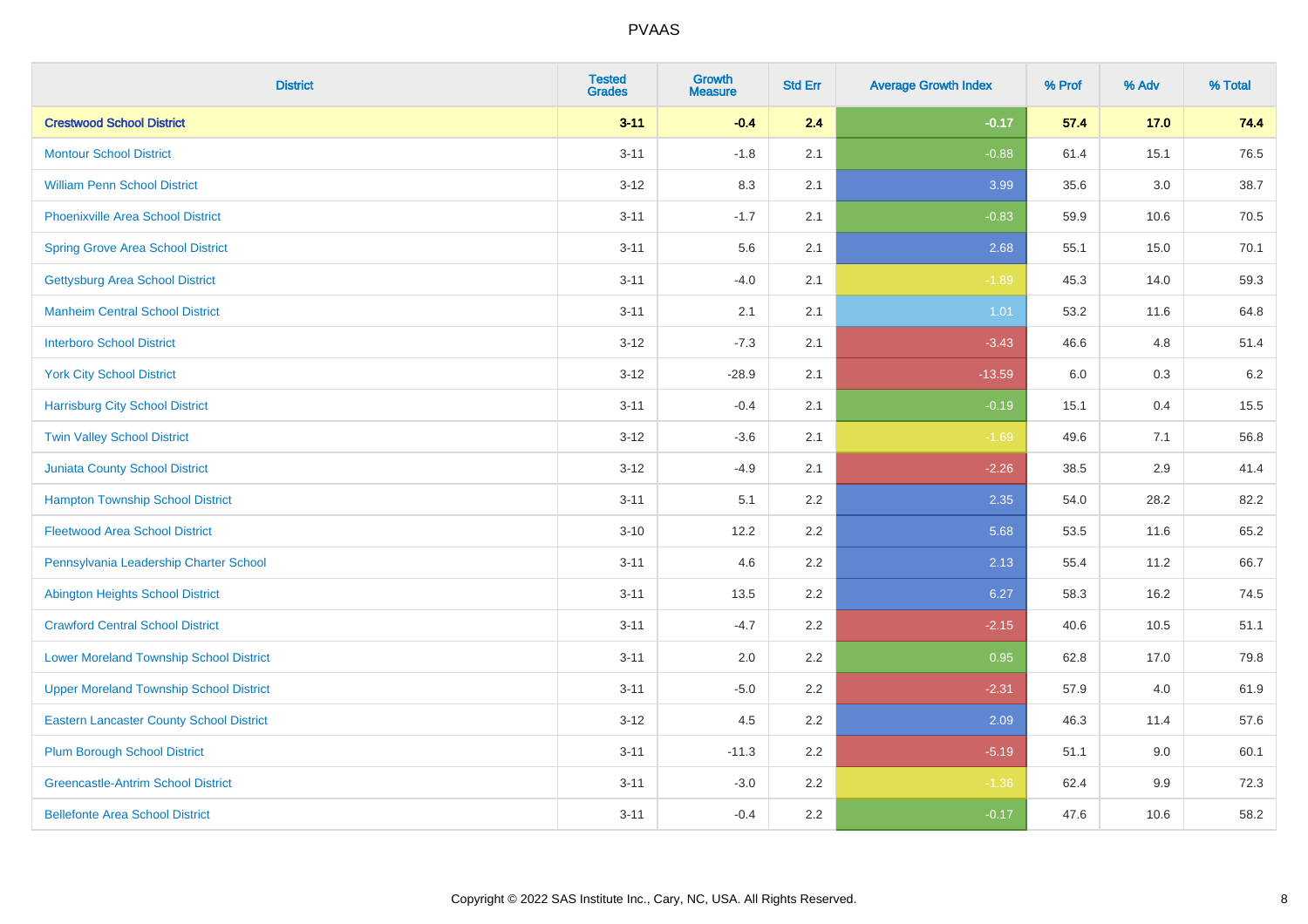| <b>District</b>                               | <b>Tested</b><br><b>Grades</b> | Growth<br><b>Measure</b> | <b>Std Err</b> | <b>Average Growth Index</b> | % Prof | % Adv  | % Total |
|-----------------------------------------------|--------------------------------|--------------------------|----------------|-----------------------------|--------|--------|---------|
| <b>Crestwood School District</b>              | $3 - 11$                       | $-0.4$                   | 2.4            | $-0.17$                     | 57.4   | $17.0$ | 74.4    |
| <b>Gateway School District</b>                | $3 - 11$                       | 0.8                      | 2.2            | 0.38                        | 52.1   | 13.8   | 65.9    |
| <b>Penncrest School District</b>              | $3 - 11$                       | 5.7                      | 2.2            | 2.57                        | 47.2   | 7.1    | 54.3    |
| <b>New Foundations Charter School</b>         | $3 - 11$                       | 5.4                      | 2.2            | 2.41                        | 47.2   | 2.5    | 49.8    |
| <b>Dallas School District</b>                 | $3 - 11$                       | $-2.5$                   | 2.2            | $-1.12$                     | 54.9   | 7.6    | 62.4    |
| <b>Eastern Lebanon County School District</b> | $3 - 11$                       | 8.6                      | 2.2            | 3.84                        | 48.8   | 11.4   | 60.3    |
| <b>Conrad Weiser Area School District</b>     | $3 - 11$                       | 3.6                      | 2.2            | 1.63                        | 52.1   | 2.1    | 54.2    |
| <b>Tunkhannock Area School District</b>       | $3 - 11$                       | 2.3                      | 2.2            | 1.01                        | 44.9   | 9.6    | 54.6    |
| <b>Lehighton Area School District</b>         | $3 - 11$                       | $-1.6$                   | 2.3            | $-0.70$                     | 51.1   | 5.6    | 56.7    |
| <b>Blue Mountain School District</b>          | $3 - 10$                       | $-5.8$                   | 2.3            | $-2.56$                     | 46.6   | 8.5    | 55.1    |
| Southern Lehigh School District               | $3 - 11$                       | $-0.4$                   | 2.3            | $-0.17$                     | 66.1   | 11.9   | 78.0    |
| <b>Pottsville Area School District</b>        | $3 - 12$                       | 4.4                      | 2.3            | 1.94                        | 44.8   | 5.4    | 50.2    |
| <b>Somerset Area School District</b>          | $3 - 11$                       | $-4.4$                   | 2.3            | $-1.93$                     | 44.4   | 14.9   | 59.3    |
| <b>Tuscarora School District</b>              | $3 - 11$                       | $-0.6$                   | 2.3            | $-0.27$                     | 45.1   | 8.1    | 53.2    |
| 21st Century Cyber Charter School             | $6 - 12$                       | 5.7                      | 2.3            | 2.50                        | 56.7   | 8.3    | 65.0    |
| <b>Wallenpaupack Area School District</b>     | $3 - 11$                       | $-7.1$                   | 2.3            | $-3.09$                     | 40.8   | 2.4    | 43.1    |
| <b>Indiana Area School District</b>           | $3 - 11$                       | $-5.3$                   | 2.3            | $-2.28$                     | 47.6   | 18.4   | 66.1    |
| <b>Chichester School District</b>             | $3 - 11$                       | $-2.7$                   | 2.3            | $-1.17$                     | 44.6   | 6.6    | 51.2    |
| <b>West York Area School District</b>         | $3 - 12$                       | 3.2                      | 2.3            | 1.38                        | 53.8   | 4.4    | 58.2    |
| Selinsgrove Area School District              | $3 - 12$                       | 8.3                      | 2.3            | 3.54                        | 56.8   | 10.0   | 66.8    |
| Lehigh Valley Academy Regional Charter School | $3 - 11$                       | 0.7                      | 2.3            | 0.32                        | 46.3   | 5.0    | 51.4    |
| <b>Blackhawk School District</b>              | $3 - 11$                       | 4.7                      | 2.3            | 2.01                        | 55.8   | 8.8    | 64.6    |
| Northwestern Lehigh School District           | $3 - 11$                       | 2.2                      | 2.3            | 0.93                        | 53.3   | 9.7    | 63.0    |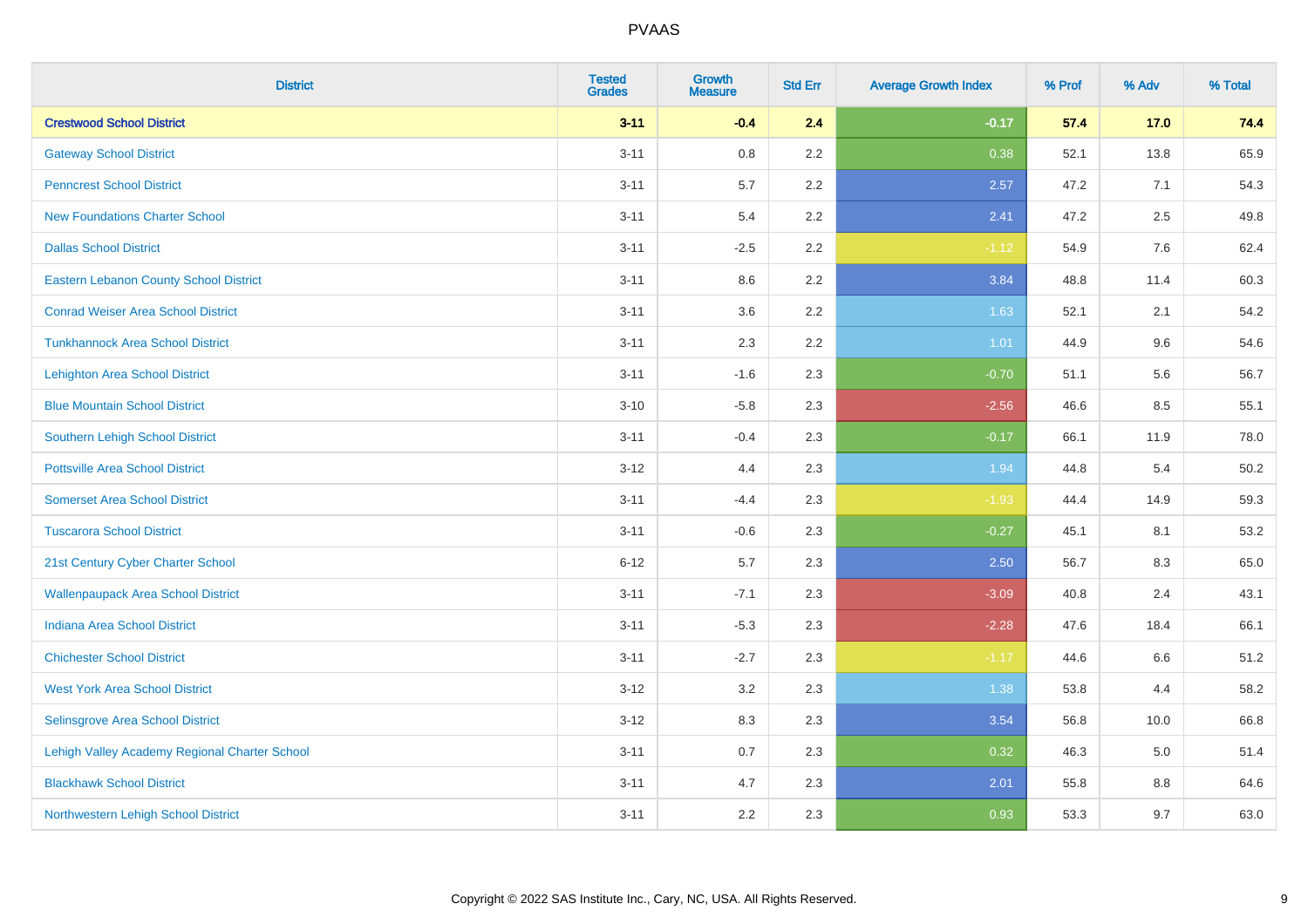| <b>District</b>                               | <b>Tested</b><br><b>Grades</b> | Growth<br><b>Measure</b> | <b>Std Err</b> | <b>Average Growth Index</b> | % Prof | % Adv   | % Total |
|-----------------------------------------------|--------------------------------|--------------------------|----------------|-----------------------------|--------|---------|---------|
| <b>Crestwood School District</b>              | $3 - 11$                       | $-0.4$                   | 2.4            | $-0.17$                     | 57.4   | 17.0    | 74.4    |
| <b>Crestwood School District</b>              | $3 - 11$                       | $-0.4$                   | 2.4            | $-0.17$                     | 57.4   | 17.0    | 74.4    |
| <b>Greensburg Salem School District</b>       | $3 - 11$                       | $-4.4$                   | 2.4            | $-1.88$                     | 47.6   | 4.9     | 52.4    |
| <b>Scranton School District</b>               | $3 - 12$                       | $-2.9$                   | 2.4            | $-1.22$                     | 45.6   | 3.6     | 49.1    |
| <b>Laurel Highlands School District</b>       | $3 - 11$                       | 4.3                      | 2.4            | 1.81                        | 44.9   | 9.6     | 54.5    |
| <b>Rose Tree Media School District</b>        | $3 - 10$                       | $-25.6$                  | 2.4            | $-10.76$                    | 54.8   | 6.4     | 61.2    |
| Octorara Area School District                 | $3 - 11$                       | 9.1                      | 2.4            | 3.82                        | 52.1   | 8.5     | 60.6    |
| <b>Wyoming Valley West School District</b>    | $3 - 11$                       | $-2.2$                   | 2.4            | $-0.91$                     | 49.4   | 3.0     | 52.4    |
| <b>Pottstown School District</b>              | $3 - 12$                       | $-4.0$                   | 2.4            | $-1.68$                     | 29.8   | 1.2     | 31.0    |
| <b>Hermitage School District</b>              | $3 - 12$                       | 3.8                      | 2.4            | 1.60                        | 57.5   | 9.3     | 66.8    |
| South Eastern School District                 | $3 - 11$                       | 0.9                      | 2.4            | 0.39                        | 54.8   | 6.6     | 61.4    |
| <b>Bradford Area School District</b>          | $3-12$                         | $-9.3$                   | 2.4            | $-3.87$                     | 45.8   | 8.3     | 54.2    |
| <b>Wallingford-Swarthmore School District</b> | $3 - 10$                       | 0.9                      | 2.4            | 0.38                        | 64.4   | 22.7    | 87.1    |
| <b>North Schuylkill School District</b>       | $3 - 11$                       | $-1.0$                   | 2.4            | $-0.42$                     | 41.8   | 5.1     | 46.8    |
| <b>Mckeesport Area School District</b>        | $3 - 12$                       | 9.0                      | 2.4            | 3.72                        | 31.0   | 4.5     | 35.5    |
| <b>Donegal School District</b>                | $3 - 12$                       | 3.1                      | 2.4            | 1.29                        | 60.6   | 9.1     | 69.7    |
| <b>Grove City Area School District</b>        | $3 - 12$                       | 5.1                      | 2.4            | 2.09                        | 36.4   | 16.5    | 52.8    |
| <b>New Castle Area School District</b>        | $3 - 12$                       | $-6.4$                   | 2.4            | $-2.66$                     | 32.5   | 4.3     | 36.8    |
| <b>Wayne Highlands School District</b>        | $3 - 11$                       | 7.8                      | 2.4            | 3.23                        | 52.3   | 13.1    | 65.4    |
| Albert Gallatin Area School District          | $3 - 11$                       | $-0.8$                   | 2.4            | $-0.32$                     | 54.5   | 10.0    | 64.6    |
| <b>Marple Newtown School District</b>         | $3 - 11$                       | 2.0                      | 2.4            | 0.81                        | 57.6   | 12.8    | 70.4    |
| <b>Universal Audenried Charter School</b>     | $9 - 11$                       | $-5.8$                   | 2.4            | $-2.40$                     | 14.6   | $0.0\,$ | 14.6    |
| <b>Ringgold School District</b>               | $3 - 11$                       | $-14.7$                  | 2.4            | $-6.04$                     | 41.5   | 7.9     | 49.4    |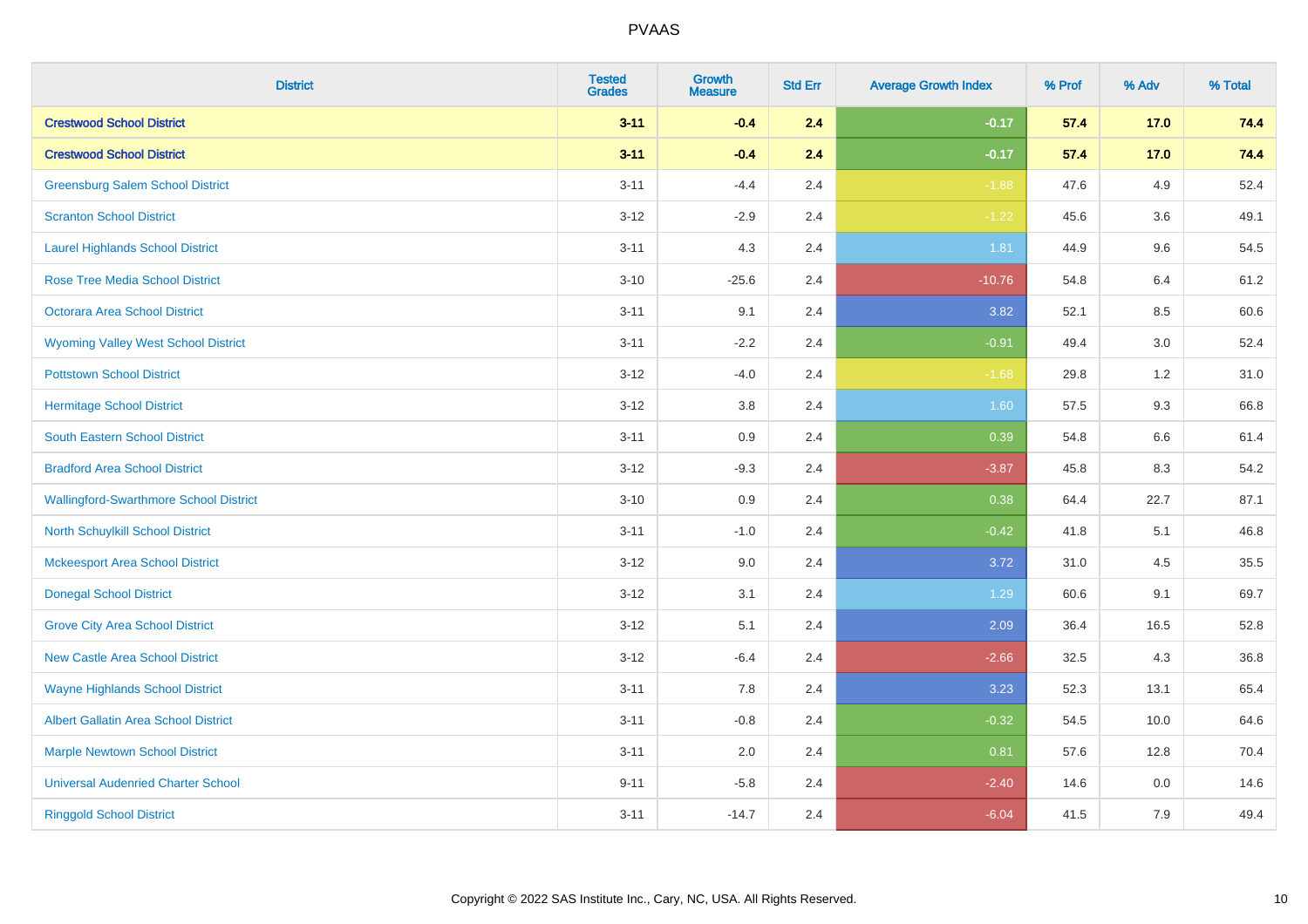| <b>District</b>                                                       | <b>Tested</b><br><b>Grades</b> | Growth<br><b>Measure</b> | <b>Std Err</b> | <b>Average Growth Index</b> | % Prof | % Adv  | % Total |
|-----------------------------------------------------------------------|--------------------------------|--------------------------|----------------|-----------------------------|--------|--------|---------|
| <b>Crestwood School District</b>                                      | $3 - 11$                       | $-0.4$                   | 2.4            | $-0.17$                     | 57.4   | $17.0$ | 74.4    |
| <b>Valley View School District</b>                                    | $3 - 11$                       | 18.1                     | 2.4            | 7.42                        | 53.7   | 14.7   | 68.4    |
| <b>Central Valley School District</b>                                 | $3 - 10$                       | 4.8                      | 2.4            | 1.98                        | 56.9   | 9.0    | 65.9    |
| <b>Beaver Area School District</b>                                    | $3 - 10$                       | 4.7                      | 2.4            | 1.94                        | 57.4   | 16.8   | 74.2    |
| <b>Big Spring School District</b>                                     | $3 - 11$                       | $-9.8$                   | 2.4            | $-4.00$                     | 38.6   | 8.9    | 47.5    |
| <b>Elizabeth Forward School District</b>                              | $3 - 11$                       | $-8.4$                   | 2.4            | $-3.41$                     | 51.7   | 4.0    | 55.7    |
| Northern Lebanon School District                                      | $3 - 11$                       | 0.4                      | 2.5            | 0.15                        | 28.0   | 3.0    | 31.0    |
| South Williamsport Area School District                               | $3 - 10$                       | $-5.7$                   | 2.5            | $-2.30$                     | 45.5   | 4.5    | 50.0    |
| <b>Hamburg Area School District</b>                                   | $3 - 11$                       | 8.9                      | 2.5            | 3.63                        | 43.5   | 8.2    | 51.7    |
| East Pennsboro Area School District                                   | $3 - 11$                       | $-4.2$                   | 2.5            | $-1.71$                     | 60.8   | 8.5    | 69.3    |
| <b>Littlestown Area School District</b>                               | $3 - 11$                       | 11.4                     | 2.5            | 4.62                        | 55.2   | 10.4   | 65.6    |
| <b>Saucon Valley School District</b>                                  | $3 - 11$                       | 14.7                     | 2.5            | 5.98                        | 48.7   | 20.2   | 69.0    |
| Esperanza Academy Charter School                                      | $4 - 11$                       | 4.0                      | 2.5            | 1.61                        | 32.4   | 0.7    | 33.1    |
| <b>Fort Leboeuf School District</b>                                   | $3 - 11$                       | 11.7                     | 2.5            | 4.73                        | 48.5   | 21.1   | 69.6    |
| <b>Milton Area School District</b>                                    | $3 - 11$                       | $-8.7$                   | 2.5            | $-3.52$                     | 45.4   | 6.9    | 52.3    |
| <b>Freeport Area School District</b>                                  | $3 - 10$                       | 9.7                      | 2.5            | 3.91                        | 57.5   | 17.8   | 75.3    |
| <b>Bucks County Technical High School</b>                             | $9 - 10$                       | $-12.0$                  | 2.5            | $-4.84$                     | 35.9   | 3.2    | 39.2    |
| Preparatory Charter School Of Mathematics, Science, Tech, And Careers | $9 - 10$                       | $-4.0$                   | 2.5            | $-1.59$                     | 15.0   | 0.0    | 15.0    |
| <b>Shikellamy School District</b>                                     | $3 - 10$                       | $-22.3$                  | 2.5            | $-8.92$                     | 33.3   | 6.1    | 39.5    |
| <b>West Perry School District</b>                                     | $3 - 11$                       | 12.5                     | 2.5            | 4.99                        | 56.6   | 8.4    | 65.0    |
| <b>Tyrone Area School District</b>                                    | $3 - 12$                       | 19.7                     | 2.5            | 7.87                        | 60.4   | 16.7   | 77.1    |
| Mifflinburg Area School District                                      | $3 - 11$                       | $-15.8$                  | 2.5            | $-6.30$                     | 42.4   | 4.0    | 46.4    |
| <b>Collegium Charter School</b>                                       | $3 - 10$                       | 5.9                      | 2.5            | 2.33                        | 38.1   | 7.9    | 46.0    |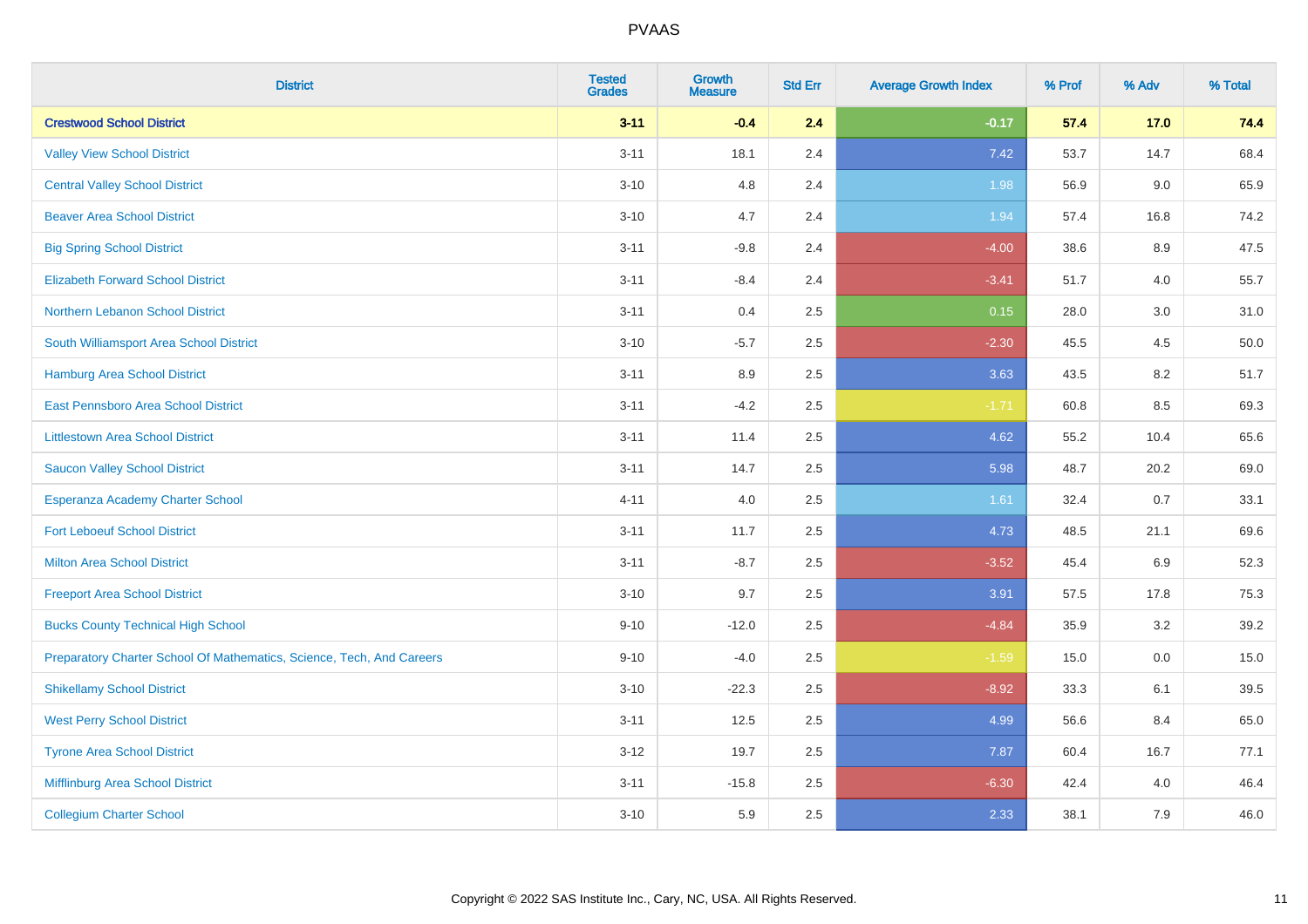| <b>District</b>                                    | <b>Tested</b><br><b>Grades</b> | <b>Growth</b><br><b>Measure</b> | <b>Std Err</b> | <b>Average Growth Index</b> | % Prof | % Adv   | % Total |
|----------------------------------------------------|--------------------------------|---------------------------------|----------------|-----------------------------|--------|---------|---------|
| <b>Crestwood School District</b>                   | $3 - 11$                       | $-0.4$                          | 2.4            | $-0.17$                     | 57.4   | 17.0    | 74.4    |
| <b>South Butler County School District</b>         | $3 - 10$                       | 3.9                             | 2.5            | 1.54                        | 53.1   | 16.6    | 69.7    |
| <b>Schuylkill Valley School District</b>           | $3 - 11$                       | 1.4                             | 2.5            | 0.56                        | 55.1   | 10.2    | 65.3    |
| <b>Athens Area School District</b>                 | $3 - 11$                       | 1.6                             | 2.5            | 0.64                        | 46.9   | 7.6     | 54.5    |
| <b>Tamaqua Area School District</b>                | $3-12$                         | $-8.2$                          | 2.5            | $-3.24$                     | 44.5   | 1.9     | 46.4    |
| <b>Slippery Rock Area School District</b>          | $3 - 11$                       | $-6.3$                          | 2.5            | $-2.51$                     | 56.2   | 9.5     | 65.7    |
| <b>Central Cambria School District</b>             | $3 - 11$                       | 3.0                             | 2.5            | 1.17                        | 56.2   | 9.7     | 66.0    |
| <b>Spring Cove School District</b>                 | $3 - 11$                       | 3.4                             | 2.5            | 1.33                        | 47.8   | 12.7    | 60.4    |
| <b>Lincoln Park Performing Arts Charter School</b> | $7 - 11$                       | 3.6                             | 2.5            | 1.42                        | 59.6   | 14.7    | 74.3    |
| <b>Montoursville Area School District</b>          | $3 - 12$                       | 10.8                            | 2.5            | 4.24                        | 44.6   | 20.1    | 64.8    |
| <b>Jersey Shore Area School District</b>           | $3 - 11$                       | $0.5\,$                         | 2.6            | 0.21                        | 47.1   | 9.2     | 56.2    |
| <b>Agora Cyber Charter School</b>                  | $3 - 11$                       | 5.8                             | 2.6            | 2.28                        | 42.8   | 6.6     | 49.4    |
| Saint Marys Area School District                   | $3 - 11$                       | 7.8                             | 2.6            | 3.04                        | 57.0   | 8.2     | 65.2    |
| <b>Penn Hills School District</b>                  | $3 - 11$                       | $-7.6$                          | 2.6            | $-2.94$                     | 33.1   | 0.7     | 33.8    |
| <b>Greater Johnstown School District</b>           | $3 - 11$                       | $-3.1$                          | 2.6            | $-1.19$                     | 26.1   | 0.0     | 26.1    |
| <b>Dauphin County Technical School</b>             | $9 - 11$                       | $-45.5$                         | 2.6            | $-17.72$                    | 14.4   | $2.5\,$ | 16.9    |
| <b>Conneaut School District</b>                    | $3 - 12$                       | $-7.5$                          | 2.6            | $-2.91$                     | 38.4   | 7.4     | 45.8    |
| <b>Middletown Area School District</b>             | $3 - 11$                       | $-5.3$                          | 2.6            | $-2.05$                     | 46.4   | 5.3     | 51.7    |
| <b>Eastern York School District</b>                | $3 - 11$                       | 9.6                             | 2.6            | 3.71                        | 56.3   | 12.6    | 68.9    |
| <b>Berwick Area School District</b>                | $3 - 11$                       | $-9.3$                          | 2.6            | $-3.59$                     | 42.1   | 5.5     | 47.6    |
| <b>Mount Pleasant Area School District</b>         | $3 - 11$                       | $-5.0$                          | 2.6            | $-1.93$                     | 52.6   | 0.0     | 52.6    |
| <b>Wyomissing Area School District</b>             | $3 - 12$                       | $0.8\,$                         | 2.6            | 0.33                        | 55.7   | 17.6    | 73.3    |
| <b>Lewisburg Area School District</b>              | $3 - 11$                       | $-2.7$                          | 2.6            | $-1.03$                     | 57.0   | 18.5    | 75.6    |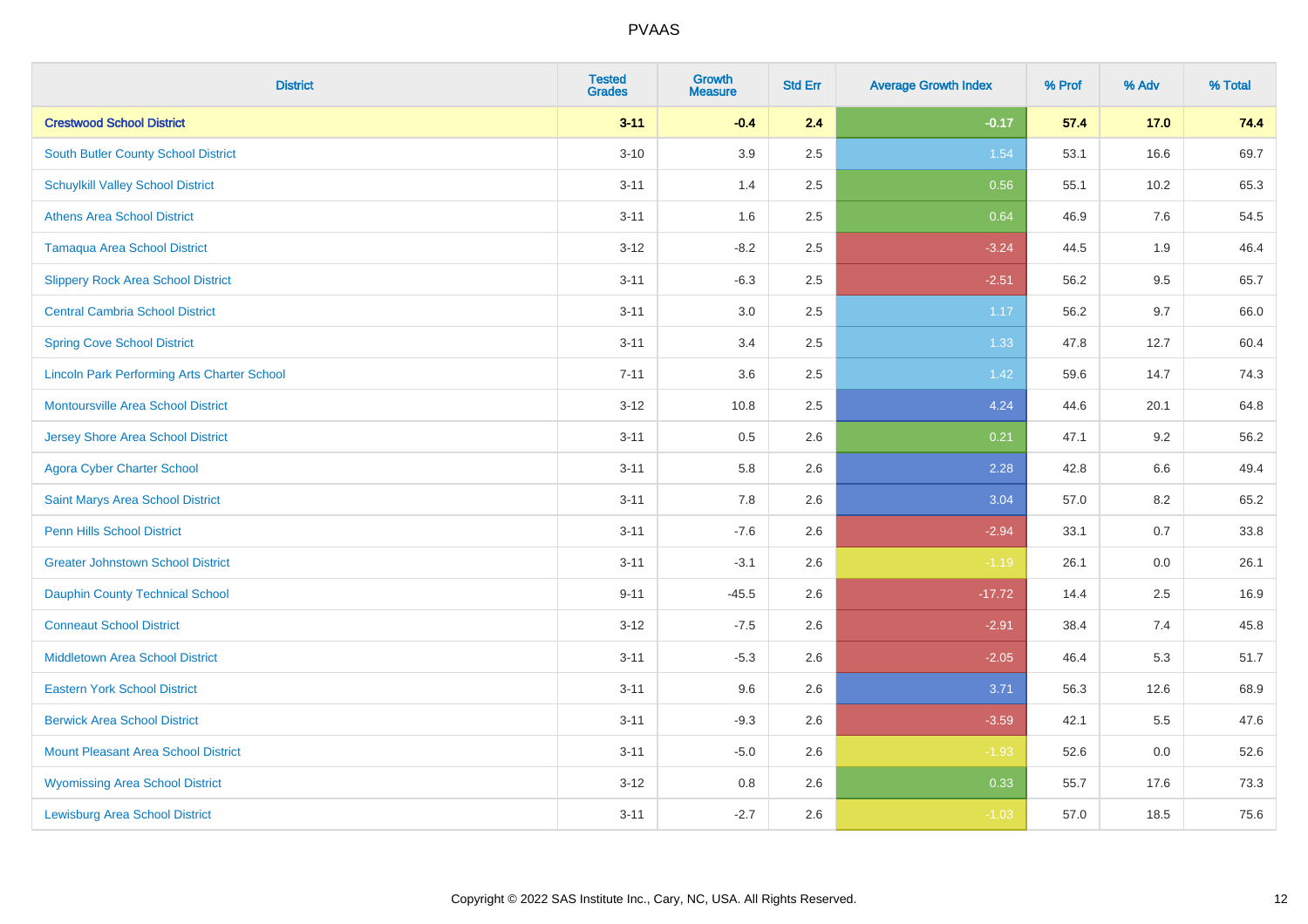| <b>District</b>                                | <b>Tested</b><br><b>Grades</b> | <b>Growth</b><br><b>Measure</b> | <b>Std Err</b> | <b>Average Growth Index</b> | % Prof | % Adv | % Total |
|------------------------------------------------|--------------------------------|---------------------------------|----------------|-----------------------------|--------|-------|---------|
| <b>Crestwood School District</b>               | $3 - 11$                       | $-0.4$                          | 2.4            | $-0.17$                     | 57.4   | 17.0  | 74.4    |
| <b>Central Columbia School District</b>        | $3 - 12$                       | $-4.8$                          | 2.6            | $-1.86$                     | 53.7   | 14.8  | 68.5    |
| <b>Wilson Area School District</b>             | $3 - 11$                       | 6.0                             | 2.6            | 2.30                        | 48.7   | 8.5   | 57.2    |
| <b>Fairview School District</b>                | $3 - 11$                       | 3.4                             | 2.6            | 1.32                        | 57.2   | 17.6  | 74.8    |
| Lehigh Valley Charter High School For The Arts | $9 - 10$                       | 7.3                             | 2.6            | 2.82                        | 62.3   | 18.2  | 80.5    |
| <b>Wyoming Area School District</b>            | $3 - 10$                       | $-1.3$                          | 2.6            | $-0.50$                     | 53.8   | 10.8  | 64.6    |
| <b>Quaker Valley School District</b>           | $3 - 11$                       | $-2.8$                          | 2.6            | $-1.08$                     | 55.2   | 13.2  | 68.4    |
| <b>Sharon City School District</b>             | $3 - 11$                       | 4.9                             | 2.6            | 1.87                        | 48.2   | 5.3   | 53.4    |
| <b>Mcguffey School District</b>                | $3 - 11$                       | 2.1                             | 2.6            | 0.81                        | 57.7   | 3.1   | 60.8    |
| <b>Corry Area School District</b>              | $3 - 11$                       | $-5.3$                          | 2.6            | $-2.03$                     | 38.5   | 6.0   | 44.5    |
| <b>Woodland Hills School District</b>          | $3 - 12$                       | 3.2                             | 2.6            | 1.22                        | 31.4   | 3.6   | 35.0    |
| Ambridge Area School District                  | $3-12$                         | 9.1                             | 2.6            | 3.46                        | 50.4   | 10.7  | 61.1    |
| <b>Bedford Area School District</b>            | $3 - 11$                       | 2.5                             | 2.6            | 0.93                        | 48.5   | 10.0  | 58.5    |
| <b>Clearfield Area School District</b>         | $3 - 10$                       | $-9.4$                          | 2.6            | $-3.56$                     | 43.0   | 3.1   | 46.1    |
| <b>Keystone Oaks School District</b>           | $3 - 11$                       | 5.5                             | 2.6            | 2.07                        | 53.2   | 12.1  | 65.4    |
| <b>Danville Area School District</b>           | $3 - 11$                       | 0.4                             | 2.6            | 0.15                        | 57.4   | 18.4  | 75.7    |
| Oil City Area School District                  | $3 - 11$                       | $-2.9$                          | 2.6            | $-1.08$                     | 44.4   | 5.8   | 50.2    |
| <b>Belle Vernon Area School District</b>       | $3 - 11$                       | 6.5                             | 2.6            | 2.44                        | 55.6   | 11.1  | 66.7    |
| <b>Titusville Area School District</b>         | $3 - 11$                       | $-13.2$                         | 2.6            | $-4.99$                     | 43.2   | 4.8   | 48.0    |
| <b>Harbor Creek School District</b>            | $3 - 11$                       | $-7.1$                          | 2.7            | $-2.67$                     | 48.8   | 15.2  | 64.0    |
| <b>City CHS</b>                                | $10 - 11$                      | 13.6                            | 2.7            | 5.12                        | 45.8   | 3.0   | 48.8    |
| Pen Argyl Area School District                 | $3 - 12$                       | 9.2                             | 2.7            | 3.46                        | 50.0   | 12.6  | 62.6    |
| <b>Forest Hills School District</b>            | $3 - 11$                       | $-7.3$                          | 2.7            | $-2.74$                     | 41.1   | 13.7  | 54.8    |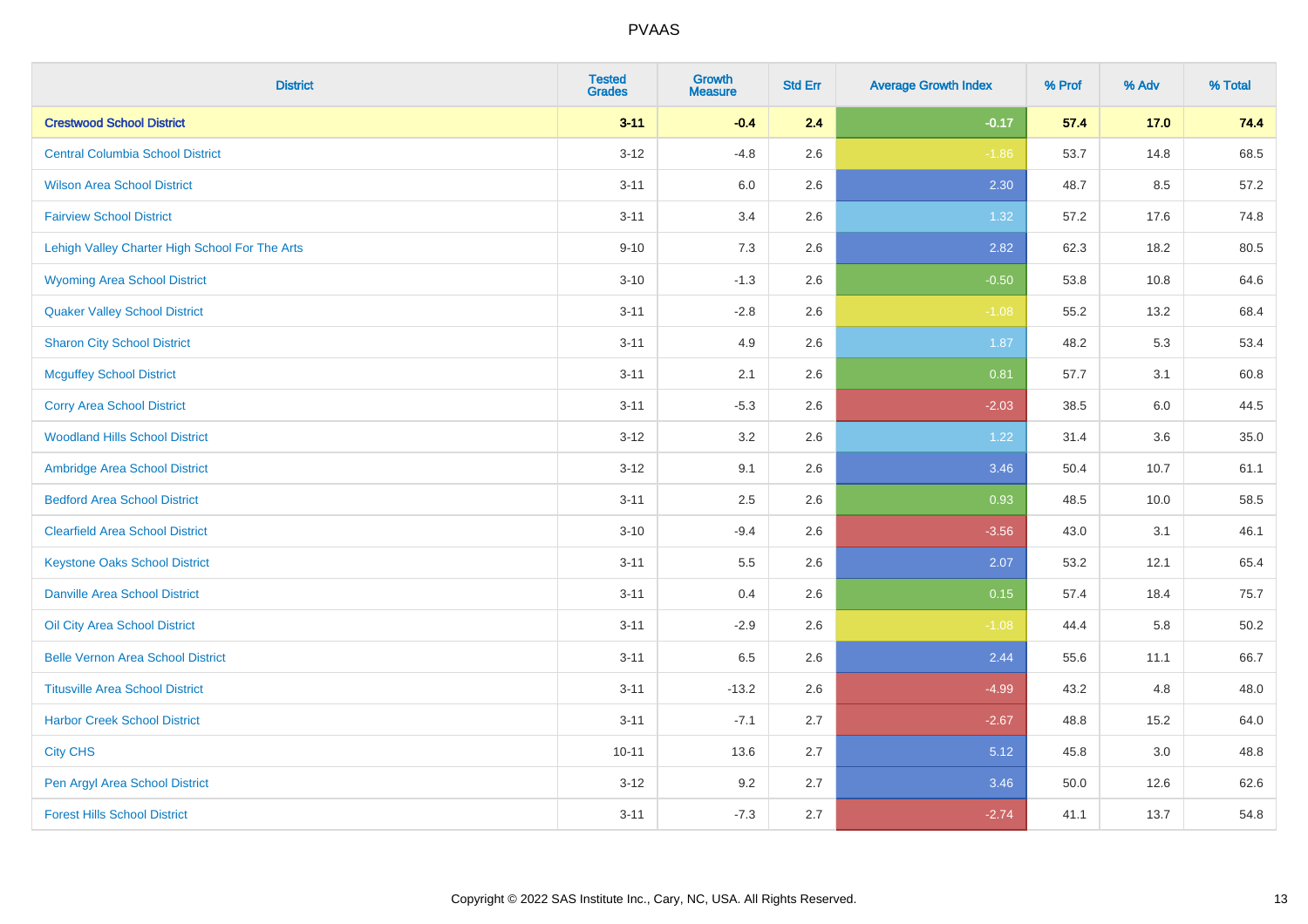| <b>District</b>                                  | <b>Tested</b><br><b>Grades</b> | <b>Growth</b><br><b>Measure</b> | <b>Std Err</b> | <b>Average Growth Index</b> | % Prof | % Adv | % Total |
|--------------------------------------------------|--------------------------------|---------------------------------|----------------|-----------------------------|--------|-------|---------|
| <b>Crestwood School District</b>                 | $3 - 11$                       | $-0.4$                          | 2.4            | $-0.17$                     | 57.4   | 17.0  | 74.4    |
| Jim Thorpe Area School District                  | $3 - 11$                       | $-5.8$                          | 2.7            | $-2.19$                     | 33.3   | 7.4   | 40.7    |
| <b>South Park School District</b>                | $3 - 11$                       | $-11.3$                         | 2.7            | $-4.23$                     | 53.5   | 13.7  | 67.3    |
| Penn Cambria School District                     | $3 - 11$                       | $-0.0$                          | 2.7            | $-0.01$                     | 61.5   | 7.7   | 69.2    |
| <b>Highlands School District</b>                 | $3 - 11$                       | $-7.4$                          | 2.7            | $-2.76$                     | 44.4   | 3.7   | 48.2    |
| Susquehanna Township School District             | $3 - 12$                       | $-5.8$                          | 2.7            | $-2.17$                     | 36.0   | 5.6   | 41.6    |
| <b>Deer Lakes School District</b>                | $3 - 11$                       | 17.0                            | 2.7            | 6.32                        | 61.5   | 16.4  | 77.9    |
| <b>Hopewell Area School District</b>             | $3 - 11$                       | 2.6                             | 2.7            | 0.97                        | 58.4   | 4.0   | 62.4    |
| <b>Wattsburg Area School District</b>            | $3 - 11$                       | 6.5                             | 2.7            | 2.43                        | 42.7   | 7.6   | 50.3    |
| Southern Tioga School District                   | $3 - 11$                       | $-11.5$                         | 2.7            | $-4.25$                     | 47.8   | 6.4   | 54.3    |
| <b>Brandywine Heights Area School District</b>   | $3 - 11$                       | $-4.9$                          | 2.7            | $-1.81$                     | 49.2   | 8.2   | 57.4    |
| <b>East Lycoming School District</b>             | $3 - 11$                       | $-6.0$                          | 2.7            | $-2.24$                     | 48.3   | 4.2   | 52.5    |
| <b>Annville-Cleona School District</b>           | $3 - 12$                       | $-12.1$                         | 2.7            | $-4.46$                     | 34.9   | 7.8   | 42.6    |
| <b>Midd-West School District</b>                 | $3 - 11$                       | 10.3                            | 2.7            | 3.80                        | 58.0   | 13.4  | 71.4    |
| Community Academy Of Philadelphia Charter School | $3 - 11$                       | 5.8                             | 2.7            | 2.12                        | 26.7   | 0.9   | 27.6    |
| <b>MaST Community Charter School</b>             | $3 - 10$                       | $-4.1$                          | 2.7            | $-1.52$                     | 44.0   | 9.5   | 53.4    |
| <b>Chester-Upland School District</b>            | $3 - 11$                       | $-0.3$                          | 2.7            | $-0.09$                     | 13.8   | 0.8   | 14.6    |
| <b>Yough School District</b>                     | $3 - 10$                       | $-6.6$                          | 2.7            | $-2.43$                     | 50.8   | 4.0   | 54.8    |
| Huntingdon Area School District                  | $3 - 11$                       | $-2.0$                          | 2.7            | $-0.72$                     | 36.8   | 10.3  | 47.0    |
| <b>Northern Lehigh School District</b>           | $3 - 12$                       | $-10.4$                         | 2.7            | $-3.82$                     | 28.0   | 9.3   | 37.3    |
| <b>Lake-Lehman School District</b>               | $3 - 11$                       | 10.8                            | 2.7            | 3.93                        | 55.3   | 7.9   | 63.2    |
| <b>Bald Eagle Area School District</b>           | $3 - 11$                       | $-2.1$                          | 2.7            | $-0.75$                     | 48.4   | 9.4   | 57.7    |
| <b>Girard School District</b>                    | $3 - 11$                       | $-0.6$                          | 2.7            | $-0.22$                     | 53.9   | 15.6  | 69.6    |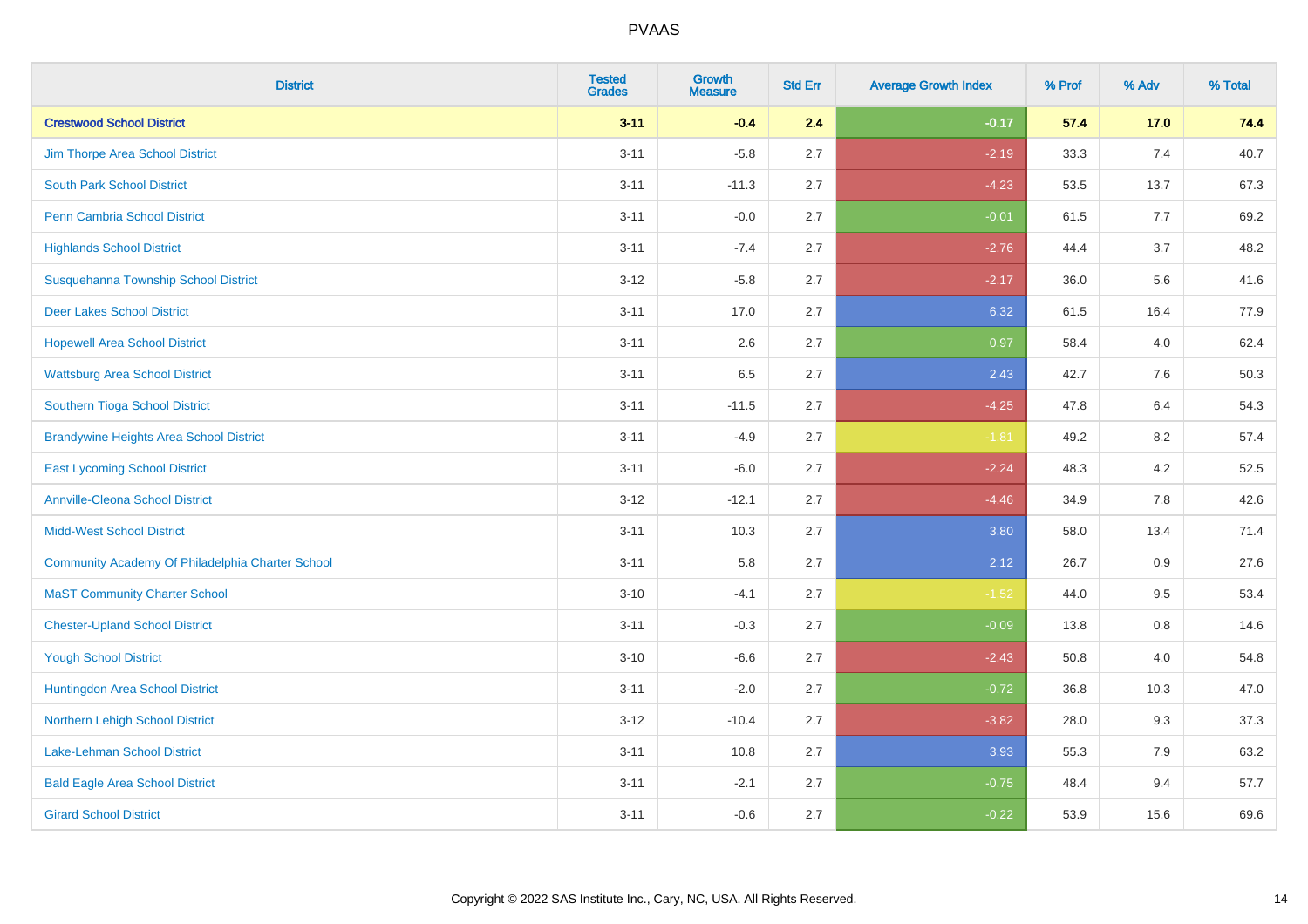| <b>District</b>                               | <b>Tested</b><br><b>Grades</b> | Growth<br><b>Measure</b> | <b>Std Err</b> | <b>Average Growth Index</b> | % Prof | % Adv   | % Total |
|-----------------------------------------------|--------------------------------|--------------------------|----------------|-----------------------------|--------|---------|---------|
| <b>Crestwood School District</b>              | $3 - 11$                       | $-0.4$                   | 2.4            | $-0.17$                     | 57.4   | $17.0$  | 74.4    |
| <b>Oley Valley School District</b>            | $3 - 11$                       | $-0.4$                   | 2.8            | $-0.15$                     | 43.1   | 12.9    | 56.0    |
| <b>Washington School District</b>             | $3 - 11$                       | $-4.9$                   | 2.8            | $-1.76$                     | 30.1   | 2.4     | 32.5    |
| <b>Towanda Area School District</b>           | $3 - 11$                       | $4.0\,$                  | 2.8            | 1.44                        | 39.4   | $6.6\,$ | 46.0    |
| <b>Greater Nanticoke Area School District</b> | $3 - 12$                       | 11.2                     | 2.8            | 4.01                        | 38.0   | 12.4    | 50.4    |
| <b>Susquenita School District</b>             | $3 - 11$                       | $-0.1$                   | 2.8            | $-0.01$                     | 47.7   | 10.1    | 57.8    |
| <b>Lakeland School District</b>               | $3 - 11$                       | 1.1                      | 2.8            | 0.38                        | 48.6   | 3.7     | 52.3    |
| <b>Westmont Hilltop School District</b>       | $3 - 11$                       | $-4.0$                   | 2.8            | $-1.40$                     | 36.3   | 13.3    | 49.6    |
| <b>Derry Area School District</b>             | $3 - 11$                       | 13.2                     | 2.8            | 4.69                        | 60.0   | 12.5    | 72.5    |
| <b>Central Greene School District</b>         | $3 - 11$                       | $-1.6$                   | 2.8            | $-0.55$                     | 54.2   | 2.8     | 57.0    |
| Northern Tioga School District                | $3 - 12$                       | $-7.5$                   | 2.8            | $-2.64$                     | 54.0   | 1.2     | 55.2    |
| <b>Franklin Area School District</b>          | $3 - 11$                       | 6.6                      | 2.8            | 2.34                        | 48.2   | 4.5     | 52.7    |
| <b>Palisades School District</b>              | $3 - 11$                       | $-8.7$                   | 2.8            | $-3.06$                     | 53.8   | 6.7     | 60.5    |
| <b>Hanover Public School District</b>         | $3 - 11$                       | 5.2                      | 2.8            | 1.83                        | 52.2   | 14.4    | 66.7    |
| <b>Loyalsock Township School District</b>     | $3 - 12$                       | 4.2                      | 2.8            | 1.47                        | 54.3   | 2.1     | 56.4    |
| <b>Tulpehocken Area School District</b>       | $3 - 12$                       | $-13.7$                  | 2.8            | $-4.81$                     | 36.7   | 2.8     | 39.4    |
| <b>Bermudian Springs School District</b>      | $3 - 11$                       | $-5.5$                   | 2.9            | $-1.94$                     | 56.4   | 6.8     | 63.2    |
| <b>Greenville Area School District</b>        | $3 - 11$                       | 0.7                      | 2.9            | 0.26                        | 53.4   | 6.9     | 60.3    |
| <b>Tech Freire Charter School</b>             | $9 - 11$                       | 9.3                      | 2.9            | 3.26                        | 18.0   | 1.1     | 19.1    |
| <b>Richland School District</b>               | $3 - 11$                       | 6.7                      | 2.9            | 2.33                        | 62.2   | 19.2    | 81.4    |
| <b>Avon Grove Charter School</b>              | $3 - 11$                       | 9.0                      | 2.9            | 3.13                        | 58.8   | 16.7    | 75.5    |
| <b>Upper Adams School District</b>            | $3 - 11$                       | 1.3                      | 2.9            | 0.47                        | 55.2   | 8.6     | 63.8    |
| <b>General Mclane School District</b>         | $3 - 11$                       | 3.1                      | 2.9            | 1.07                        | 62.3   | 4.9     | 67.2    |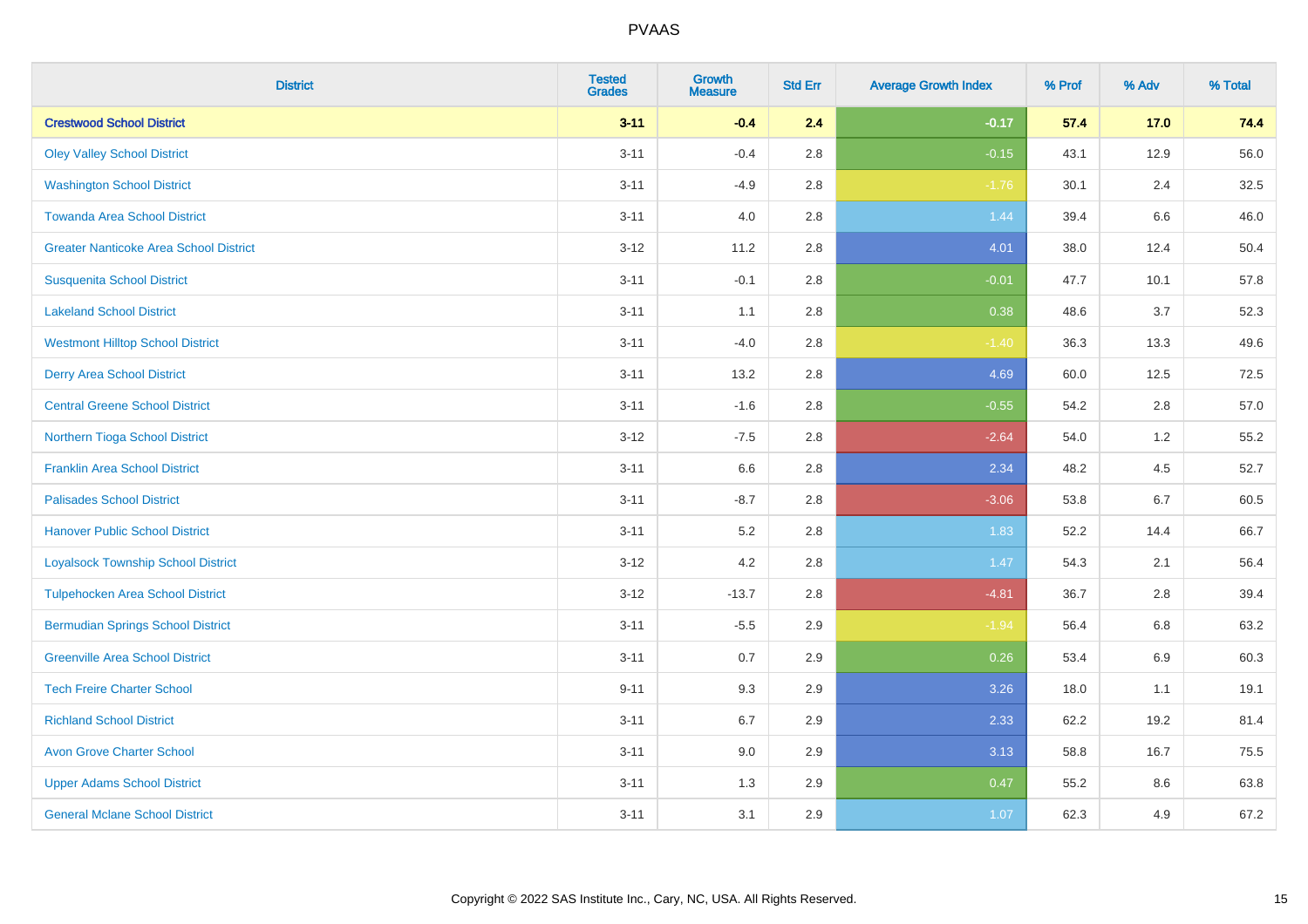| <b>District</b>                                    | <b>Tested</b><br><b>Grades</b> | <b>Growth</b><br><b>Measure</b> | <b>Std Err</b> | <b>Average Growth Index</b> | % Prof | % Adv   | % Total |
|----------------------------------------------------|--------------------------------|---------------------------------|----------------|-----------------------------|--------|---------|---------|
| <b>Crestwood School District</b>                   | $3 - 11$                       | $-0.4$                          | 2.4            | $-0.17$                     | 57.4   | 17.0    | 74.4    |
| <b>Punxsutawney Area School District</b>           | $3 - 11$                       | 4.2                             | 2.9            | 1.45                        | 55.0   | $5.5\,$ | 60.6    |
| Philadelphia Electrical & Tech Charter High School | $10 - 10$                      | $-0.5$                          | 2.9            | $-0.15$                     | 8.8    | 0.0     | 8.8     |
| <b>Western Wayne School District</b>               | $3 - 11$                       | 5.6                             | 2.9            | 1.93                        | 41.3   | 17.4    | 58.7    |
| <b>Pine Grove Area School District</b>             | $3 - 11$                       | $-7.7$                          | 2.9            | $-2.66$                     | 42.3   | 7.7     | 50.0    |
| <b>West Mifflin Area School District</b>           | $3 - 12$                       | $-12.3$                         | 2.9            | $-4.22$                     | 39.7   | 10.3    | 50.0    |
| <b>Neshannock Township School District</b>         | $3 - 10$                       | $-9.7$                          | 2.9            | $-3.34$                     | 62.4   | 5.6     | 67.9    |
| <b>Penns Valley Area School District</b>           | $3 - 12$                       | 14.0                            | 2.9            | 4.80                        | 41.9   | 23.1    | 65.0    |
| Philadelphia Academy Charter School                | $3 - 11$                       | $-8.9$                          | 2.9            | $-3.04$                     | 50.5   | 2.9     | 53.4    |
| <b>Chestnut Ridge School District</b>              | $3 - 12$                       | $-3.4$                          | 2.9            | $-1.17$                     | 46.6   | 5.8     | 52.4    |
| New Hope-Solebury School District                  | $3 - 11$                       | 7.5                             | 2.9            | 2.57                        | 68.2   | 22.7    | 90.9    |
| <b>Dunmore School District</b>                     | $3 - 11$                       | $-7.7$                          | 2.9            | $-2.62$                     | 34.0   | 7.2     | 41.2    |
| Karns City Area School District                    | $3 - 11$                       | $-6.0$                          | 2.9            | $-2.03$                     | 53.1   | $8.3\,$ | 61.5    |
| <b>Mid Valley School District</b>                  | $3 - 10$                       | $-1.7$                          | 3.0            | $-0.55$                     | 45.1   | $7.8\,$ | 52.9    |
| <b>Riverside School District</b>                   | $3 - 11$                       | $-3.2$                          | 3.0            | $-1.09$                     | 43.0   | 9.0     | 52.0    |
| Southern Columbia Area School District             | $3 - 11$                       | $-14.6$                         | 3.0            | $-4.92$                     | 55.0   | 4.0     | 59.0    |
| <b>Camp Hill School District</b>                   | $3 - 12$                       | 2.3                             | 3.0            | 0.78                        | 53.6   | 17.5    | 71.1    |
| <b>Charleroi School District</b>                   | $3 - 11$                       | $-2.6$                          | 3.0            | $-0.86$                     | 55.7   | 7.4     | 63.1    |
| <b>Freedom Area School District</b>                | $3 - 11$                       | $-7.1$                          | 3.0            | $-2.37$                     | 43.8   | 4.2     | 47.9    |
| <b>Palmerton Area School District</b>              | $3 - 11$                       | $-1.2$                          | 3.0            | $-0.39$                     | 57.4   | 5.0     | 62.4    |
| <b>Columbia-Montour AVTS</b>                       | $9 - 10$                       | $-12.5$                         | 3.0            | $-4.16$                     | 22.3   | 0.6     | 22.9    |
| <b>Blairsville-Saltsburg School District</b>       | $3 - 11$                       | $-8.0$                          | 3.0            | $-2.68$                     | 37.3   | 7.0     | 44.3    |
| <b>Iroquois School District</b>                    | $3 - 11$                       | 13.1                            | 3.0            | 4.35                        | 48.2   | 7.8     | 56.0    |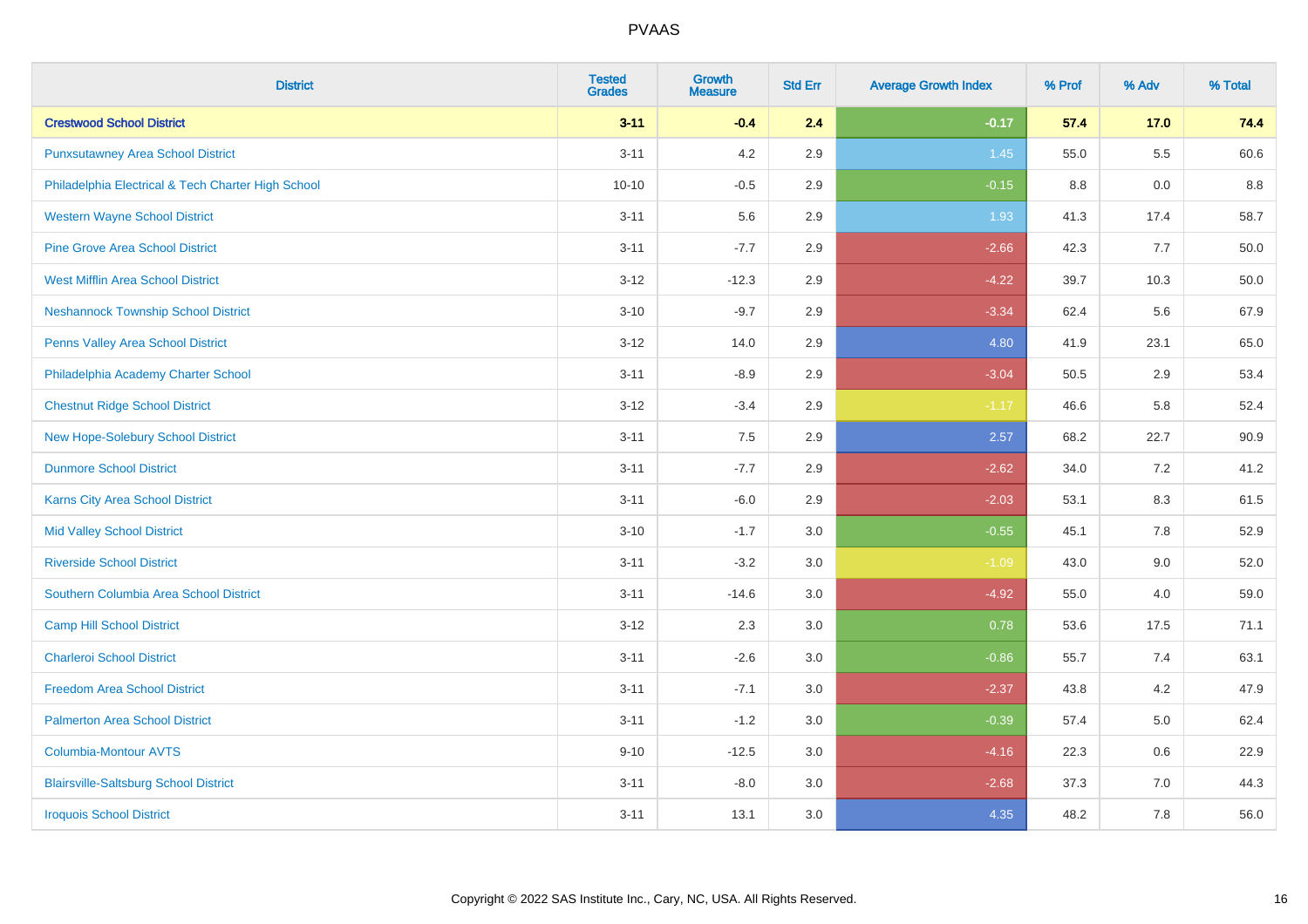| <b>District</b>                                  | <b>Tested</b><br><b>Grades</b> | <b>Growth</b><br><b>Measure</b> | <b>Std Err</b> | <b>Average Growth Index</b> | % Prof | % Adv | % Total |
|--------------------------------------------------|--------------------------------|---------------------------------|----------------|-----------------------------|--------|-------|---------|
| <b>Crestwood School District</b>                 | $3 - 11$                       | $-0.4$                          | 2.4            | $-0.17$                     | 57.4   | 17.0  | 74.4    |
| Catasauqua Area School District                  | $3 - 12$                       | $-12.1$                         | 3.0            | $-4.00$                     | 36.8   | 7.6   | 44.3    |
| <b>Wellsboro Area School District</b>            | $3 - 11$                       | $-12.4$                         | 3.0            | $-4.11$                     | 49.2   | 11.9  | 61.1    |
| Wilmington Area School District                  | $3 - 11$                       | $7.5\,$                         | 3.0            | 2.48                        | 55.1   | 5.1   | 60.2    |
| <b>Bloomsburg Area School District</b>           | $3 - 10$                       | 0.7                             | 3.0            | 0.23                        | 55.9   | 11.8  | 67.6    |
| <b>Riverside Beaver County School District</b>   | $3 - 11$                       | $-14.0$                         | 3.0            | $-4.64$                     | 49.4   | 8.8   | 58.2    |
| Montrose Area School District                    | $3 - 10$                       | $-5.5$                          | 3.0            | $-1.82$                     | 46.7   | 5.4   | 52.2    |
| <b>Cranberry Area School District</b>            | $3 - 12$                       | 9.2                             | 3.0            | 3.04                        | 47.5   | 10.2  | 57.6    |
| <b>Brookville Area School District</b>           | $3 - 11$                       | 6.9                             | 3.0            | 2.30                        | 55.2   | 15.6  | 70.8    |
| <b>Warrior Run School District</b>               | $3 - 11$                       | 4.6                             | 3.0            | 1.51                        | 40.9   | 8.1   | 49.0    |
| <b>Forest City Regional School District</b>      | $3 - 12$                       | $-6.0$                          | 3.0            | $-1.96$                     | 44.1   | 0.0   | 44.1    |
| <b>Tacony Academy Charter School</b>             | $3 - 11$                       | $-14.7$                         | 3.0            | $-4.82$                     | 22.4   | 1.8   | 24.1    |
| Perseus House Charter School Of Excellence       | $6 - 11$                       | $-5.2$                          | 3.0            | $-1.72$                     | 16.5   | 0.0   | 16.5    |
| <b>Mastery Charter School - Shoemaker Campus</b> | $7 - 10$                       | 4.1                             | 3.0            | 1.34                        | 20.9   | 3.3   | 24.2    |
| <b>Brentwood Borough School District</b>         | $3 - 11$                       | $-5.3$                          | 3.0            | $-1.72$                     | 52.0   | 6.1   | 58.2    |
| <b>Burrell School District</b>                   | $3 - 11$                       | 4.5                             | 3.1            | 1.48                        | 58.5   | 13.8  | 72.3    |
| <b>North East School District</b>                | $3 - 11$                       | $-9.3$                          | 3.1            | $-3.02$                     | 62.6   | 14.4  | 77.0    |
| <b>Mohawk Area School District</b>               | $3 - 11$                       | $-7.5$                          | 3.1            | $-2.45$                     | 49.4   | 11.0  | 60.4    |
| <b>Mount Carmel Area School District</b>         | $3 - 11$                       | $-0.6$                          | 3.1            | $-0.18$                     | 45.3   | 2.1   | 47.4    |
| <b>Ligonier Valley School District</b>           | $3 - 11$                       | 4.2                             | 3.1            | 1.34                        | 59.1   | 10.3  | 69.5    |
| <b>Unionville-Chadds Ford School District</b>    | $3 - 11$                       | 17.1                            | 3.1            | 5.51                        | 68.1   | 13.2  | 81.3    |
| <b>Mount Union Area School District</b>          | $3 - 10$                       | $-6.1$                          | 3.1            | $-1.97$                     | 32.2   | 3.4   | 35.6    |
| <b>Marion Center Area School District</b>        | $3 - 10$                       | $-12.0$                         | 3.1            | $-3.87$                     | 33.7   | 1.1   | 34.8    |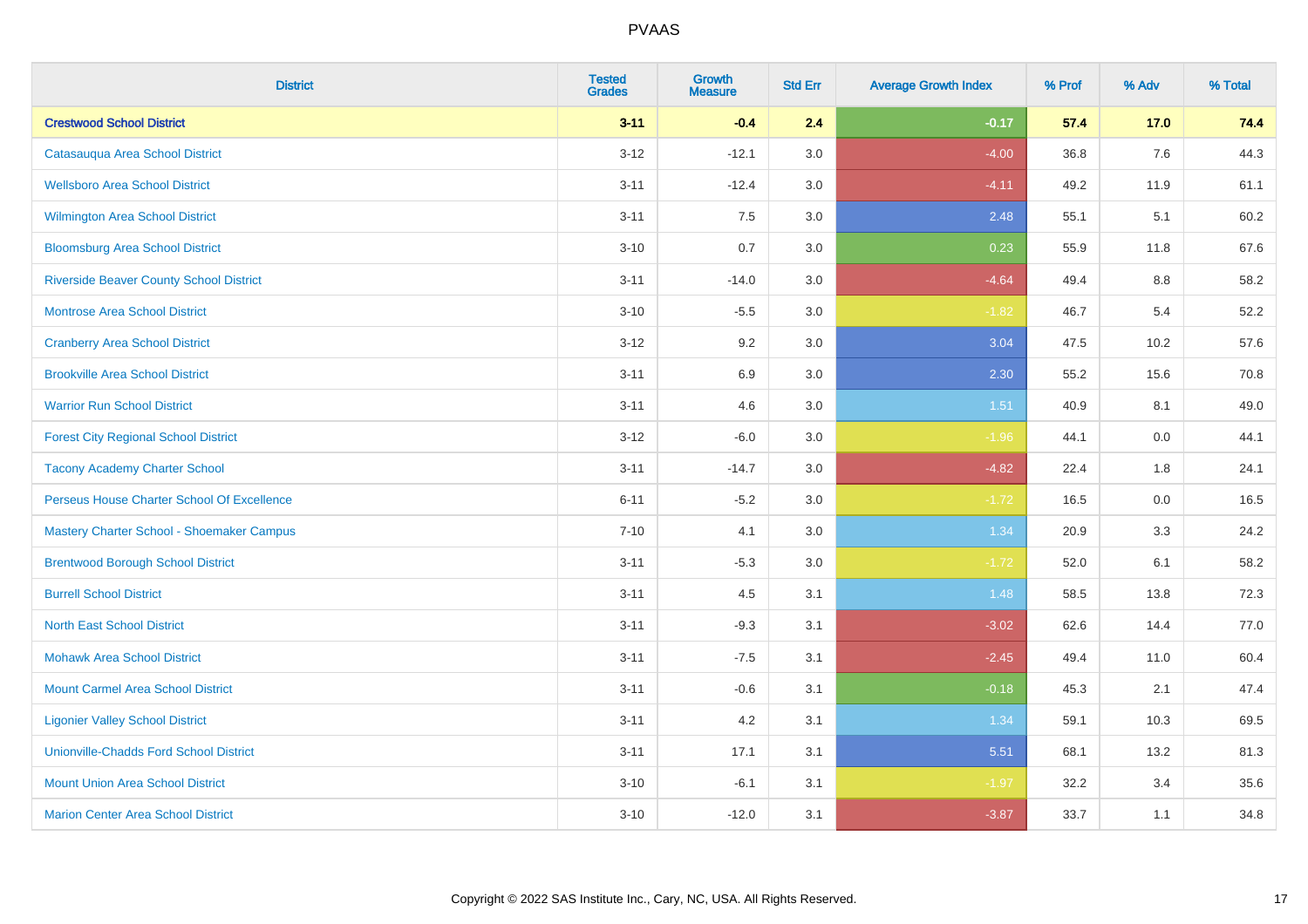| <b>District</b>                                   | <b>Tested</b><br><b>Grades</b> | Growth<br><b>Measure</b> | <b>Std Err</b> | <b>Average Growth Index</b> | % Prof | % Adv   | % Total |
|---------------------------------------------------|--------------------------------|--------------------------|----------------|-----------------------------|--------|---------|---------|
| <b>Crestwood School District</b>                  | $3 - 11$                       | $-0.4$                   | 2.4            | $-0.17$                     | 57.4   | $17.0$  | 74.4    |
| <b>Laurel School District</b>                     | $3 - 11$                       | 1.8                      | 3.1            | 0.59                        | 70.1   | 2.3     | 72.4    |
| Cambria Heights School District                   | $3 - 10$                       | $-4.1$                   | 3.1            | $-1.32$                     | 51.0   | 6.0     | 57.0    |
| <b>Executive Education Academy Charter School</b> | $3 - 10$                       | $-6.5$                   | 3.1            | $-2.08$                     | 23.7   | $2.2\,$ | 25.8    |
| <b>Avonworth School District</b>                  | $3 - 10$                       | $-12.6$                  | 3.1            | $-4.01$                     | 59.8   | 4.6     | 64.4    |
| <b>New Brighton Area School District</b>          | $3 - 11$                       | 4.6                      | 3.1            | 1.47                        | 60.9   | 5.8     | 66.7    |
| Schuylkill Haven Area School District             | $3 - 11$                       | $-15.3$                  | 3.1            | $-4.87$                     | 49.7   | 2.4     | 52.1    |
| <b>Kane Area School District</b>                  | $3 - 10$                       | $-3.7$                   | 3.2            | $-1.17$                     | 39.5   | 9.9     | 49.4    |
| <b>Bellwood-Antis School District</b>             | $3 - 10$                       | $-1.2$                   | 3.2            | $-0.39$                     | 55.1   | 10.1    | 65.2    |
| <b>Canton Area School District</b>                | $3 - 11$                       | $-5.5$                   | 3.2            | $-1.75$                     | 40.7   | 2.3     | 43.0    |
| <b>Wilkes-Barre Area School District</b>          | $3 - 11$                       | 0.1                      | 3.2            | 0.02                        | 35.5   | 5.4     | 40.9    |
| <b>Upper Dauphin Area School District</b>         | $3 - 11$                       | $-6.3$                   | 3.2            | $-1.98$                     | 37.4   | 4.8     | 42.2    |
| <b>Uniontown Area School District</b>             | $3 - 11$                       | 6.0                      | 3.2            | 1.87                        | 62.4   | 5.9     | 68.2    |
| <b>Pequea Valley School District</b>              | $3 - 11$                       | $-5.8$                   | 3.2            | $-1.80$                     | 39.8   | 9.1     | 48.9    |
| <b>Line Mountain School District</b>              | $3 - 11$                       | 4.1                      | 3.2            | 1.27                        | 52.9   | 9.2     | 62.1    |
| <b>Windber Area School District</b>               | $3 - 11$                       | $-7.2$                   | 3.2            | $-2.24$                     | 55.4   | 7.2     | 62.6    |
| <b>Kutztown Area School District</b>              | $3 - 12$                       | $-0.2$                   | 3.2            | $-0.05$                     | 55.4   | 13.3    | 68.7    |
| <b>Springfield Township School District</b>       | $3 - 11$                       | $-18.9$                  | 3.2            | $-5.88$                     | 62.6   | 3.6     | 66.3    |
| South Allegheny School District                   | $3 - 11$                       | $-8.8$                   | 3.2            | $-2.70$                     | 40.5   | 0.0     | 40.5    |
| <b>Bentworth School District</b>                  | $3 - 11$                       | 5.7                      | 3.2            | 1.75                        | 44.2   | 19.5    | 63.6    |
| Southern Huntingdon County School District        | $3 - 11$                       | $-12.9$                  | 3.2            | $-3.98$                     | 32.5   | 2.5     | 35.0    |
| <b>MaST Community Charter School II</b>           | $3 - 10$                       | 4.4                      | 3.2            | 1.37                        | 28.4   | 3.4     | 31.8    |
| <b>Ellwood City Area School District</b>          | $3 - 11$                       | $-4.2$                   | 3.2            | $-1.29$                     | 54.1   | 14.1    | 68.2    |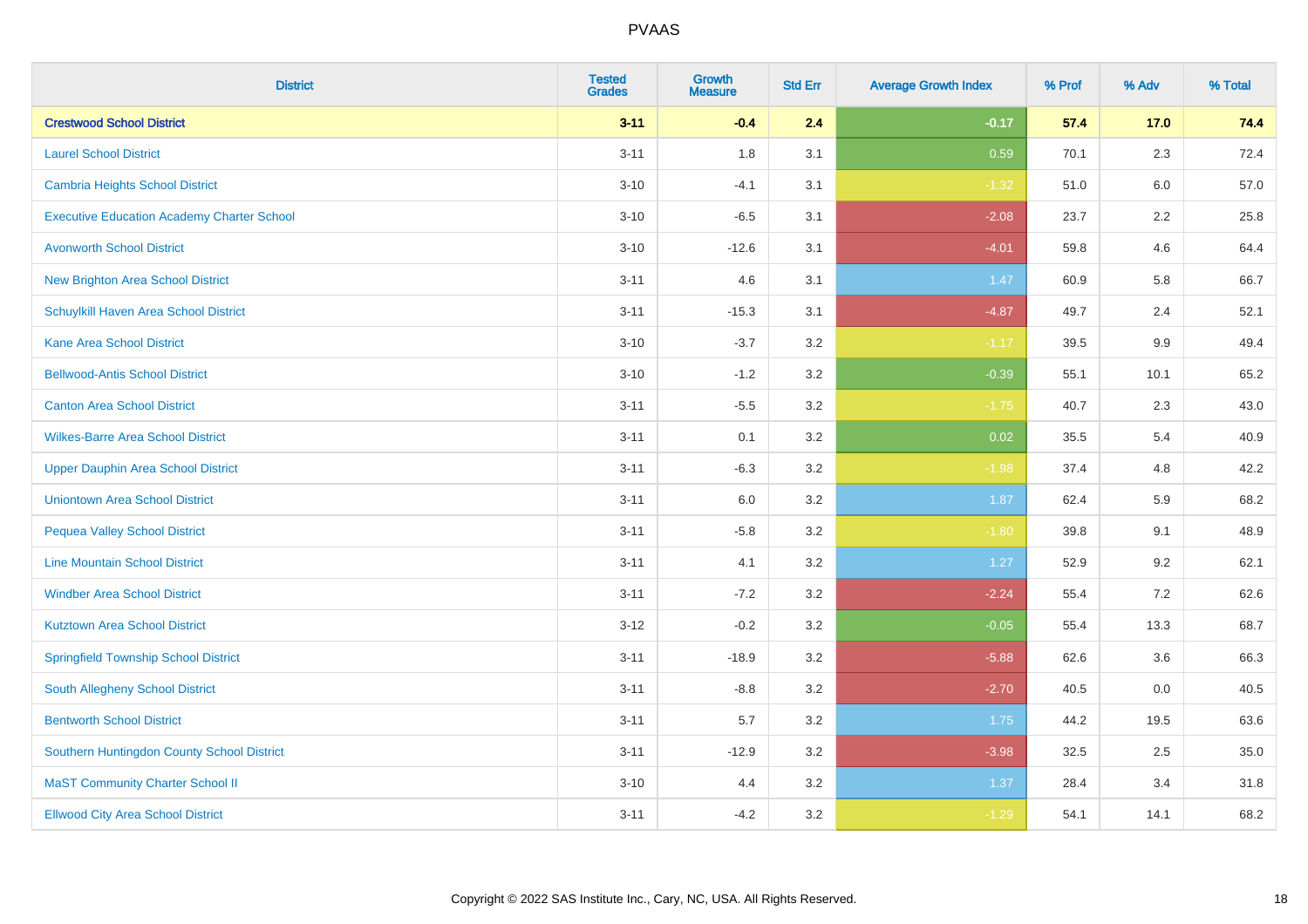| <b>District</b>                              | <b>Tested</b><br><b>Grades</b> | <b>Growth</b><br><b>Measure</b> | <b>Std Err</b> | <b>Average Growth Index</b> | % Prof | % Adv | % Total |
|----------------------------------------------|--------------------------------|---------------------------------|----------------|-----------------------------|--------|-------|---------|
| <b>Crestwood School District</b>             | $3 - 11$                       | $-0.4$                          | 2.4            | $-0.17$                     | 57.4   | 17.0  | 74.4    |
| Renaissance Academy Charter School           | $3 - 11$                       | 8.3                             | 3.3            | 2.54                        | 45.6   | 22.8  | 68.4    |
| <b>Elk Lake School District</b>              | $3 - 11$                       | $-4.0$                          | 3.3            | $-1.23$                     | 46.2   | 3.3   | 49.4    |
| <b>Panther Valley School District</b>        | $3 - 12$                       | $-0.6$                          | 3.3            | $-0.19$                     | 47.9   | 4.3   | 52.1    |
| <b>Carlynton School District</b>             | $3 - 11$                       | 7.3                             | 3.3            | 2.22                        | 41.0   | 10.5  | 51.6    |
| Shenango Area School District                | $3 - 11$                       | $-2.6$                          | 3.3            | $-0.79$                     | 50.6   | 13.9  | 64.6    |
| <b>Big Beaver Falls Area School District</b> | $3 - 11$                       | $-3.9$                          | 3.3            | $-1.18$                     | 34.1   | 3.5   | 37.6    |
| <b>Wyalusing Area School District</b>        | $3 - 12$                       | 8.8                             | 3.3            | 2.68                        | 54.6   | 11.7  | 66.2    |
| <b>Northern Cambria School District</b>      | $3 - 11$                       | 10.0                            | 3.3            | 3.04                        | 47.4   | 5.1   | 52.6    |
| <b>Keystone School District</b>              | $3 - 11$                       | 3.1                             | 3.3            | 0.94                        | 50.6   | 6.5   | 57.1    |
| <b>Bethlehem-Center School District</b>      | $3 - 10$                       | 8.1                             | 3.3            | 2.46                        | 35.1   | 1.4   | 36.5    |
| <b>Moniteau School District</b>              | $3 - 11$                       | $-11.8$                         | 3.3            | $-3.56$                     | 50.0   | 6.3   | 56.3    |
| <b>Carmichaels Area School District</b>      | $3 - 10$                       | $-9.3$                          | 3.3            | $-2.81$                     | 35.1   | 1.4   | 36.5    |
| <b>Mercer Area School District</b>           | $3 - 11$                       | $-0.2$                          | 3.3            | $-0.06$                     | 56.0   | 8.0   | 64.0    |
| <b>Carbondale Area School District</b>       | $3 - 10$                       | 7.4                             | 3.3            | 2.25                        | 56.6   | 2.6   | 59.2    |
| <b>KIPP Dubois Charter School</b>            | $9 - 10$                       | 4.7                             | 3.3            | 1.40                        | 31.0   | 1.4   | 32.4    |
| Philipsburg-Osceola Area School District     | $3 - 11$                       | $-24.8$                         | 3.3            | $-7.43$                     | 19.7   | 2.6   | 22.4    |
| South Side Area School District              | $3 - 11$                       | $-1.6$                          | 3.3            | $-0.48$                     | 50.0   | 6.8   | 56.8    |
| <b>East Allegheny School District</b>        | $3 - 11$                       | $-6.3$                          | 3.3            | $-1.87$                     | 31.9   | 9.7   | 41.7    |
| Conemaugh Township Area School District      | $3 - 12$                       | $-3.7$                          | 3.4            | $-1.09$                     | 53.8   | 17.6  | 71.4    |
| <b>North Pocono School District</b>          | $3 - 11$                       | $-2.3$                          | 3.4            | $-0.68$                     | 52.0   | 16.4  | 68.5    |
| <b>Everett Area School District</b>          | $3 - 11$                       | $5.0\,$                         | 3.4            | 1.47                        | 60.5   | 1.3   | 61.8    |
| <b>Troy Area School District</b>             | $3 - 10$                       | $-4.3$                          | 3.4            | $-1.26$                     | 43.2   | 5.7   | 48.9    |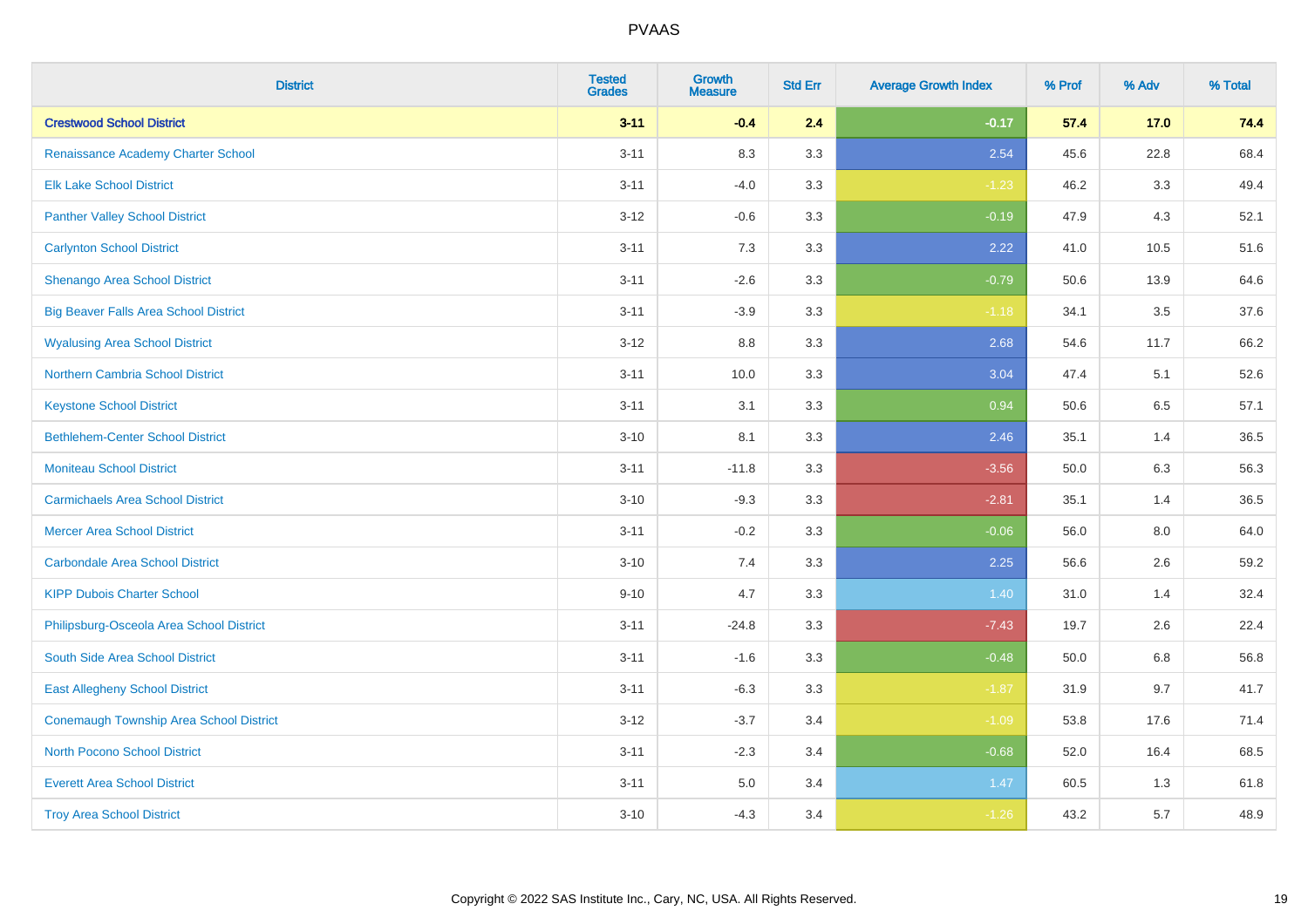| <b>District</b>                           | <b>Tested</b><br><b>Grades</b> | <b>Growth</b><br><b>Measure</b> | <b>Std Err</b> | <b>Average Growth Index</b> | % Prof | % Adv   | % Total  |
|-------------------------------------------|--------------------------------|---------------------------------|----------------|-----------------------------|--------|---------|----------|
| <b>Crestwood School District</b>          | $3 - 11$                       | $-0.4$                          | 2.4            | $-0.17$                     | 57.4   | 17.0    | 74.4     |
| <b>Fairfield Area School District</b>     | $3 - 11$                       | $-5.6$                          | 3.4            | $-1.66$                     | 57.9   | 4.0     | 61.8     |
| <b>Bristol Borough School District</b>    | $3 - 12$                       | $-4.3$                          | 3.4            | $-1.27$                     | 39.7   | 1.3     | 41.0     |
| <b>Reynolds School District</b>           | $3 - 10$                       | 0.5                             | 3.4            | 0.16                        | 52.1   | 7.0     | 59.2     |
| <b>Burgettstown Area School District</b>  | $3 - 11$                       | $-2.1$                          | 3.4            | $-0.62$                     | 50.0   | 1.4     | 51.4     |
| <b>Redbank Valley School District</b>     | $3 - 11$                       | $-9.5$                          | 3.4            | $-2.77$                     | 31.5   | 4.9     | 36.4     |
| <b>Old Forge School District</b>          | $3 - 12$                       | $-5.9$                          | 3.4            | $-1.73$                     | 52.9   | 7.1     | 60.0     |
| <b>United School District</b>             | $3 - 11$                       | 2.1                             | 3.4            | 0.63                        | 60.3   | 6.6     | 66.9     |
| <b>Steel Valley School District</b>       | $3 - 11$                       | 6.5                             | 3.4            | 1.89                        | 50.7   | 5.6     | 56.3     |
| Mastery Charter School - Hardy Williams   | $3 - 11$                       | 11.4                            | 3.4            | 3.33                        | 44.3   | 5.7     | $50.0\,$ |
| <b>Williams Valley School District</b>    | $3 - 11$                       | $-7.3$                          | 3.4            | $-2.13$                     | 23.2   | 0.0     | 23.2     |
| <b>Moshannon Valley School District</b>   | $3 - 10$                       | $-7.0$                          | 3.4            | $-2.01$                     | 48.5   | 0.0     | 48.5     |
| Maritime Academy Charter School           | $3 - 10$                       | $-11.4$                         | 3.5            | $-3.29$                     | 15.2   | 0.0     | 15.2     |
| <b>Central Fulton School District</b>     | $3 - 11$                       | $-0.5$                          | 3.5            | $-0.14$                     | 51.4   | $8.6\,$ | 60.0     |
| <b>Newport School District</b>            | $3 - 12$                       | 1.4                             | 3.5            | 0.41                        | 51.5   | 10.3    | 61.8     |
| <b>Steelton-Highspire School District</b> | $3 - 11$                       | $-11.8$                         | 3.5            | $-3.40$                     | 14.5   | 0.0     | 14.5     |
| <b>North Star School District</b>         | $3 - 11$                       | $-8.7$                          | 3.5            | $-2.51$                     | 47.8   | 6.0     | 53.7     |
| <b>Columbia Borough School District</b>   | $3 - 12$                       | $-3.1$                          | 3.5            | $-0.89$                     | 29.5   | 1.9     | 31.4     |
| Pennsylvania Virtual Charter School       | $3 - 11$                       | 11.8                            | 3.5            | 3.37                        | 56.5   | 11.1    | 67.6     |
| Lackawanna Trail School District          | $3 - 10$                       | $-21.7$                         | 3.5            | $-6.20$                     | 38.5   | 1.5     | 40.0     |
| <b>Sayre Area School District</b>         | $3 - 11$                       | 11.2                            | 3.5            | 3.20                        | 52.2   | 7.5     | 59.7     |
| <b>Northwestern School District</b>       | $3 - 11$                       | $-24.9$                         | 3.5            | $-7.13$                     | 42.6   | 2.9     | 45.6     |
| Multicultural Academy Charter School      | $9 - 11$                       | 9.5                             | 3.5            | 2.69                        | 22.0   | 0.0     | 22.0     |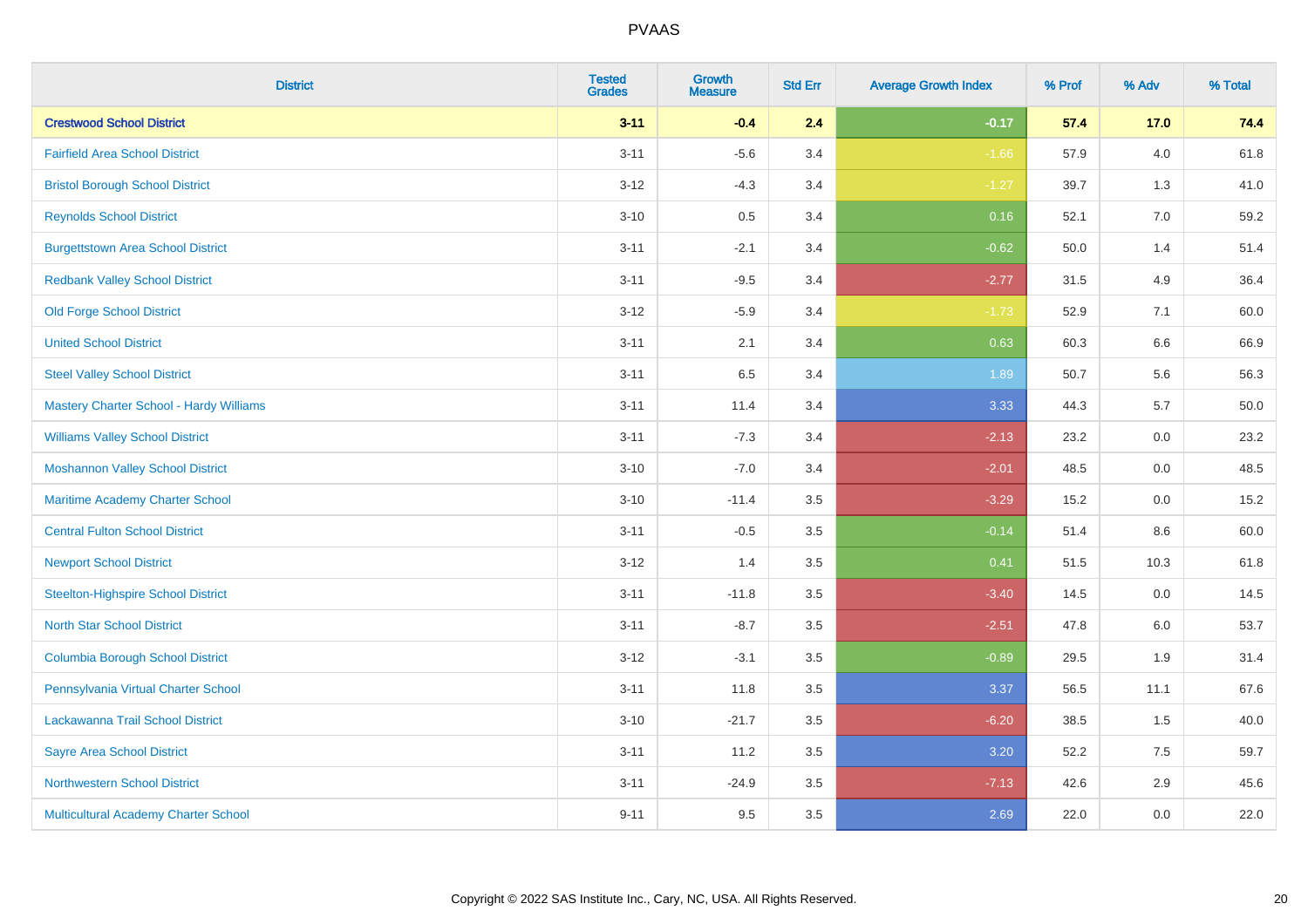| <b>District</b>                                | <b>Tested</b><br><b>Grades</b> | Growth<br><b>Measure</b> | <b>Std Err</b> | <b>Average Growth Index</b> | % Prof | % Adv   | % Total |
|------------------------------------------------|--------------------------------|--------------------------|----------------|-----------------------------|--------|---------|---------|
| <b>Crestwood School District</b>               | $3 - 11$                       | $-0.4$                   | 2.4            | $-0.17$                     | 57.4   | $17.0$  | 74.4    |
| Juniata Valley School District                 | $3 - 11$                       | $-3.9$                   | 3.5            | $-1.10$                     | 44.4   | $3.5\,$ | 47.8    |
| <b>Sharpsville Area School District</b>        | $3 - 11$                       | $-1.4$                   | 3.5            | $-0.40$                     | 55.2   | 13.4    | 68.7    |
| <b>Mountain View School District</b>           | $3 - 11$                       | 20.9                     | 3.5            | 5.91                        | 57.8   | 20.3    | 78.1    |
| <b>Purchase Line School District</b>           | $3 - 12$                       | 1.7                      | 3.5            | 0.47                        | 43.1   | 5.4     | 48.5    |
| <b>Chartiers-Houston School District</b>       | $3 - 10$                       | $-8.6$                   | 3.5            | $-2.41$                     | 59.7   | 4.5     | 64.2    |
| <b>Union City Area School District</b>         | $3 - 12$                       | $-10.2$                  | 3.6            | $-2.87$                     | 42.9   | 3.2     | 46.0    |
| <b>Carbon Career &amp; Technical Institute</b> | $9 - 11$                       | $-5.7$                   | 3.6            | $-1.59$                     | 34.5   | 1.2     | 35.7    |
| <b>Southmoreland School District</b>           | $3 - 11$                       | $-8.3$                   | 3.6            | $-2.32$                     | 56.8   | 7.2     | 64.0    |
| <b>Brockway Area School District</b>           | $3 - 11$                       | 0.6                      | 3.6            | 0.16                        | 49.2   | 7.7     | 56.9    |
| <b>Portage Area School District</b>            | $3 - 10$                       | $-8.1$                   | 3.6            | $-2.26$                     | 40.6   | 9.4     | 50.0    |
| <b>Salisbury Township School District</b>      | $3 - 11$                       | 6.3                      | 3.6            | 1.77                        | 46.2   | 6.6     | 52.8    |
| Propel Charter School - Braddock Hills         | $3 - 11$                       | $-13.6$                  | 3.6            | $-3.81$                     | 9.7    | 1.6     | 11.3    |
| <b>Lawrence County CTC</b>                     | $10 - 11$                      | $-21.7$                  | 3.6            | $-6.05$                     | 19.8   | 0.0     | 19.8    |
| <b>Homer-Center School District</b>            | $3 - 11$                       | 9.7                      | 3.6            | 2.70                        | 45.1   | 17.2    | 62.3    |
| <b>Montgomery Area School District</b>         | $3 - 11$                       | 10.7                     | 3.6            | 2.96                        | 48.7   | 12.4    | 61.1    |
| Northern Bedford County School District        | $3 - 11$                       | 16.5                     | 3.6            | 4.58                        | 51.7   | 20.0    | 71.7    |
| <b>Mahanoy Area School District</b>            | $3 - 10$                       | $-9.0$                   | 3.6            | $-2.49$                     | 26.2   | 1.6     | 27.9    |
| <b>Blue Ridge School District</b>              | $3 - 11$                       | $-0.5$                   | 3.6            | $-0.12$                     | 44.6   | 3.1     | 47.7    |
| California Area School District                | $3 - 10$                       | $-7.3$                   | 3.6            | $-2.02$                     | 42.6   | $9.8\,$ | 52.5    |
| <b>Port Allegany School District</b>           | $3 - 11$                       | 4.4                      | 3.6            | 1.21                        | 28.1   | 9.4     | 37.5    |
| <b>School Lane Charter School</b>              | $3 - 11$                       | 12.4                     | 3.6            | 3.43                        | 59.1   | $9.8\,$ | 68.9    |
| <b>Northgate School District</b>               | $3 - 11$                       | 6.3                      | 3.6            | 1.73                        | 53.3   | 16.7    | 70.0    |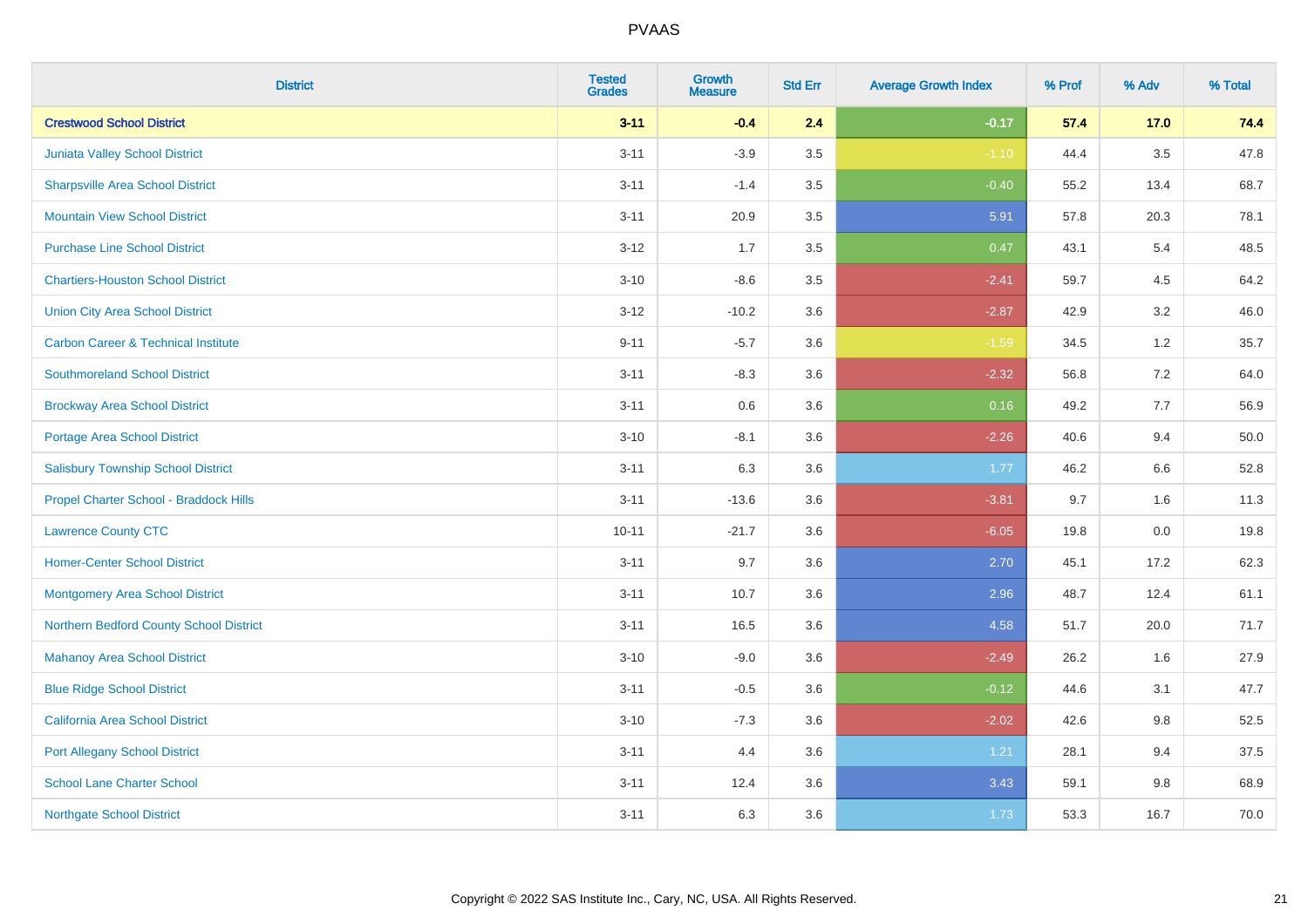| <b>District</b>                                 | <b>Tested</b><br><b>Grades</b> | <b>Growth</b><br><b>Measure</b> | <b>Std Err</b> | <b>Average Growth Index</b> | % Prof | % Adv   | % Total |
|-------------------------------------------------|--------------------------------|---------------------------------|----------------|-----------------------------|--------|---------|---------|
| <b>Crestwood School District</b>                | $3 - 11$                       | $-0.4$                          | 2.4            | $-0.17$                     | 57.4   | 17.0    | 74.4    |
| <b>Westinghouse Arts Academy Charter School</b> | $9 - 10$                       | $-0.7$                          | 3.6            | $-0.19$                     | 59.2   | 8.4     | 67.6    |
| <b>Frazier School District</b>                  | $3 - 11$                       | $-17.2$                         | 3.7            | $-4.70$                     | 37.1   | 1.6     | 38.7    |
| <b>Muncy School District</b>                    | $3 - 11$                       | $-8.1$                          | 3.7            | $-2.21$                     | 42.0   | $3.8\,$ | 45.8    |
| <b>Valley Grove School District</b>             | $3 - 10$                       | $-3.7$                          | 3.7            | $-1.01$                     | 51.2   | 6.1     | 57.3    |
| <b>Sto-Rox School District</b>                  | $3 - 10$                       | 6.6                             | 3.7            | 1.80                        | 13.4   | 0.0     | 13.4    |
| <b>Minersville Area School District</b>         | $3 - 11$                       | $-14.4$                         | 3.7            | $-3.90$                     | 39.3   | 3.3     | 42.6    |
| <b>Clairton City School District</b>            | $3 - 11$                       | 3.5                             | 3.7            | 0.95                        | 13.4   | 0.0     | 13.4    |
| <b>Glendale School District</b>                 | $3 - 10$                       | $-0.9$                          | 3.7            | $-0.24$                     | 50.0   | 5.4     | 55.4    |
| <b>Lakeview School District</b>                 | $3 - 11$                       | $-0.9$                          | 3.7            | $-0.24$                     | 60.3   | 3.2     | 63.5    |
| <b>Innovative Arts Academy Charter School</b>   | $6 - 11$                       | $-9.1$                          | 3.7            | $-2.44$                     | 9.5    | 0.0     | 9.5     |
| <b>Apollo-Ridge School District</b>             | $3 - 12$                       | $-4.7$                          | 3.7            | $-1.24$                     | 50.0   | 10.0    | 60.0    |
| <b>Tussey Mountain School District</b>          | $3 - 12$                       | 1.5                             | 3.7            | 0.40                        | 38.6   | 1.8     | 40.4    |
| <b>Coudersport Area School District</b>         | $3 - 11$                       | 7.7                             | 3.7            | 2.06                        | 55.7   | 8.2     | 63.9    |
| <b>Penns Manor Area School District</b>         | $3 - 12$                       | $-17.0$                         | 3.7            | $-4.52$                     | 29.7   | 3.1     | 32.8    |
| <b>Riverview School District</b>                | $3 - 11$                       | $-4.6$                          | $3.8\,$        | $-1.20$                     | 57.9   | 15.8    | 73.7    |
| <b>Fort Cherry School District</b>              | $3 - 10$                       | $-5.9$                          | $3.8\,$        | $-1.56$                     | 55.2   | 5.2     | 60.3    |
| Millersburg Area School District                | $3 - 11$                       | 6.2                             | 3.8            | 1.63                        | 51.8   | 7.4     | 59.3    |
| <b>West Middlesex Area School District</b>      | $3 - 10$                       | $-8.4$                          | 3.8            | $-2.21$                     | 34.9   | 2.8     | 37.6    |
| <b>Antietam School District</b>                 | $3 - 10$                       | $-4.3$                          | $3.8\,$        | $-1.13$                     | 36.4   | 5.4     | 41.8    |
| New Kensington-Arnold School District           | $3 - 11$                       | $-0.4$                          | 3.8            | $-0.10$                     | 40.7   | 3.7     | 44.4    |
| Northwest Area School District                  | $3 - 10$                       | $-10.0$                         | 3.8            | $-2.59$                     | 34.6   | 7.3     | 41.8    |
| Jeannette City School District                  | $3 - 11$                       | $-4.3$                          | 3.8            | $-1.13$                     | 46.7   | 7.5     | 54.2    |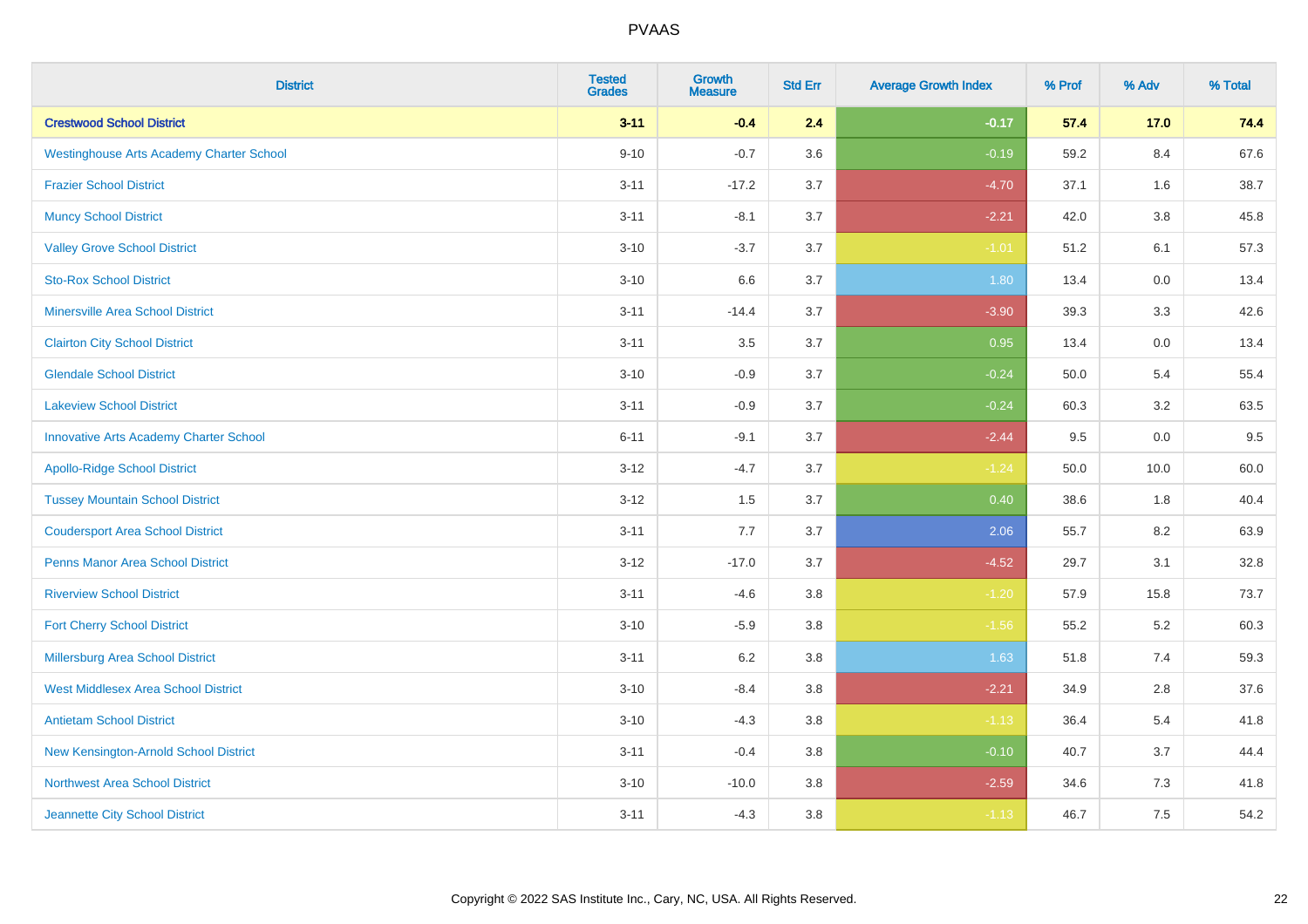| <b>District</b>                                 | <b>Tested</b><br><b>Grades</b> | <b>Growth</b><br><b>Measure</b> | <b>Std Err</b> | <b>Average Growth Index</b> | % Prof | % Adv | % Total |
|-------------------------------------------------|--------------------------------|---------------------------------|----------------|-----------------------------|--------|-------|---------|
| <b>Crestwood School District</b>                | $3 - 11$                       | $-0.4$                          | 2.4            | $-0.17$                     | 57.4   | 17.0  | 74.4    |
| <b>West Branch Area School District</b>         | $3 - 11$                       | 0.2                             | 3.8            | 0.05                        | 47.2   | 1.9   | 49.1    |
| <b>Greenwood School District</b>                | $3 - 11$                       | 15.9                            | 3.9            | 4.11                        | 50.0   | 25.0  | 75.0    |
| <b>Halifax Area School District</b>             | $3 - 11$                       | 4.7                             | 3.9            | 1.22                        | 61.5   | 9.6   | 71.2    |
| Jefferson County-Dubois AVTS                    | $9 - 11$                       | $-16.2$                         | 3.9            | $-4.16$                     | 23.0   | 0.0   | 23.0    |
| Johnsonburg Area School District                | $3 - 11$                       | $-14.1$                         | 3.9            | $-3.62$                     | 54.0   | 4.6   | 58.6    |
| <b>Smethport Area School District</b>           | $3 - 12$                       | 0.6                             | 3.9            | 0.15                        | 37.0   | 1.8   | 38.9    |
| <b>Shenandoah Valley School District</b>        | $3 - 11$                       | 9.7                             | 3.9            | 2.49                        | 28.3   | 5.0   | 33.3    |
| <b>Allegheny Valley School District</b>         | $3 - 11$                       | 8.5                             | 3.9            | 2.17                        | 53.1   | 12.2  | 65.3    |
| <b>Brownsville Area School District</b>         | $3 - 12$                       | $-7.2$                          | 3.9            | $-1.83$                     | 34.4   | 6.1   | 40.5    |
| <b>Propel Charter School-Montour</b>            | $3 - 10$                       | $-10.7$                         | 3.9            | $-2.71$                     | 13.7   | 0.0   | 13.7    |
| Meyersdale Area School District                 | $3 - 11$                       | 4.2                             | 4.0            | 1.07                        | 43.1   | 6.9   | 50.0    |
| <b>Northeast Bradford School District</b>       | $3 - 10$                       | $-3.1$                          | 4.0            | $-0.78$                     | 33.9   | 3.4   | 37.3    |
| <b>Claysburg-Kimmel School District</b>         | $3 - 11$                       | $-5.7$                          | 4.0            | $-1.42$                     | 42.9   | 8.2   | 51.0    |
| <b>Achievement House Charter School</b>         | $7 - 11$                       | $-0.7$                          | 4.0            | $-0.17$                     | 32.5   | 2.6   | 35.1    |
| Leechburg Area School District                  | $3 - 11$                       | 4.4                             | 4.0            | 1.09                        | 47.8   | 19.6  | 67.4    |
| <b>Ridgway Area School District</b>             | $3 - 11$                       | $-14.5$                         | 4.1            | $-3.56$                     | 49.0   | 9.8   | 58.8    |
| <b>Tri-Valley School District</b>               | $3 - 10$                       | $-6.4$                          | 4.1            | $-1.57$                     | 37.0   | 4.4   | 41.3    |
| <b>Conemaugh Valley School District</b>         | $3 - 12$                       | $-3.2$                          | 4.1            | $-0.78$                     | 48.2   | 5.6   | 53.7    |
| <b>Clarion Area School District</b>             | $3 - 11$                       | 10.3                            | 4.1            | 2.51                        | 45.4   | 14.6  | 60.0    |
| <b>Williamsburg Community School District</b>   | $3 - 11$                       | $-14.3$                         | 4.1            | $-3.48$                     | 28.3   | 0.0   | 28.3    |
| <b>Propel Charter School-Homestead</b>          | $3 - 11$                       | $-11.7$                         | 4.1            | $-2.84$                     | 15.9   | 0.0   | 15.9    |
| Capital Area School for the Arts Charter School | $9 - 11$                       | 5.8                             | 4.1            | 1.39                        | 59.3   | 18.6  | 78.0    |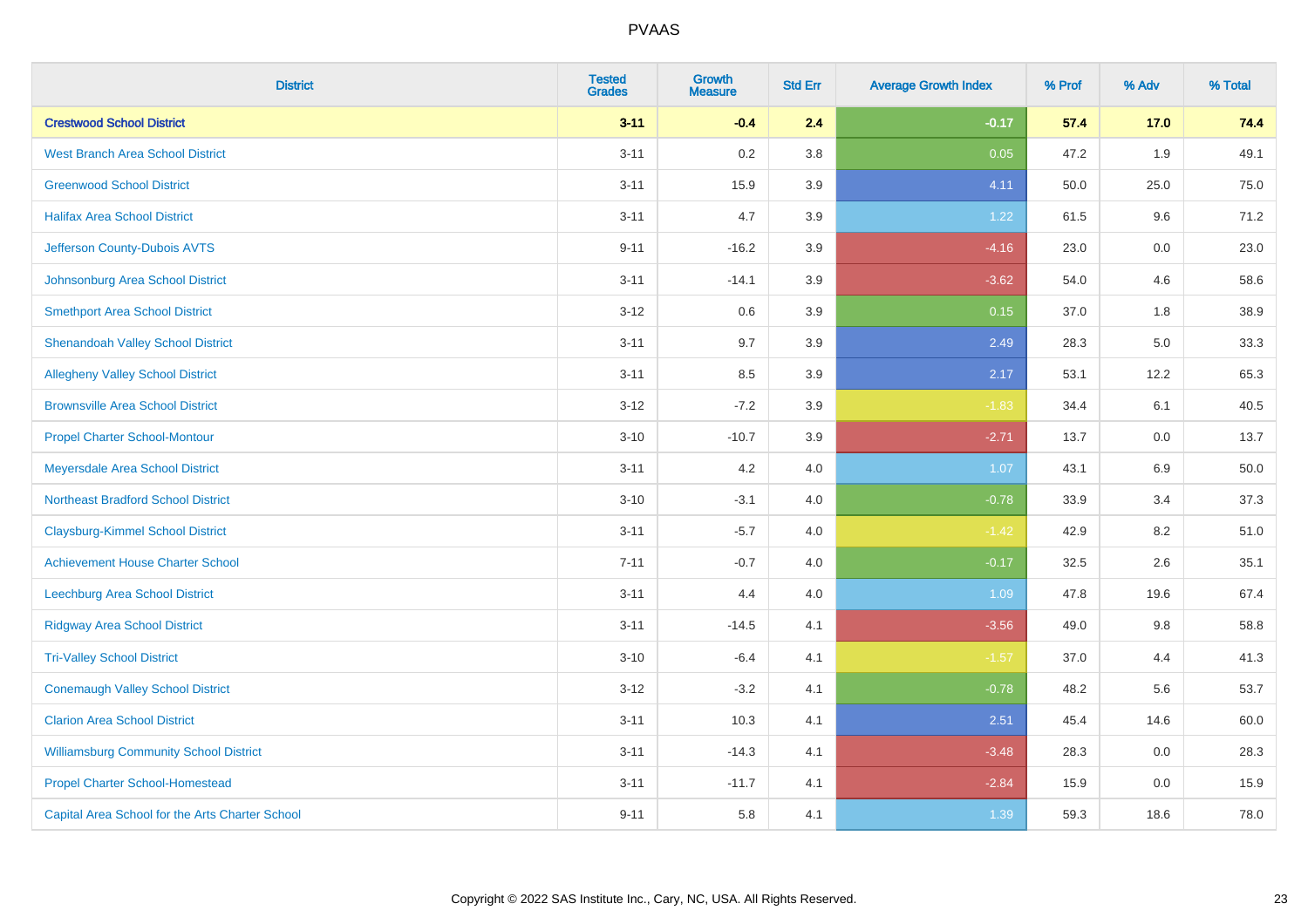| <b>District</b>                                        | <b>Tested</b><br><b>Grades</b> | <b>Growth</b><br><b>Measure</b> | <b>Std Err</b> | <b>Average Growth Index</b> | % Prof | % Adv   | % Total |
|--------------------------------------------------------|--------------------------------|---------------------------------|----------------|-----------------------------|--------|---------|---------|
| <b>Crestwood School District</b>                       | $3 - 11$                       | $-0.4$                          | 2.4            | $-0.17$                     | 57.4   | 17.0    | 74.4    |
| <b>Curwensville Area School District</b>               | $3 - 11$                       | $-27.9$                         | 4.1            | $-6.72$                     | 42.5   | 4.1     | 46.6    |
| <b>Clarion-Limestone Area School District</b>          | $3 - 12$                       | $-2.5$                          | 4.1            | $-0.60$                     | 56.8   | 6.8     | 63.6    |
| <b>Chester Charter Scholars Academy Charter School</b> | $3 - 12$                       | 8.4                             | 4.1            | 2.03                        | 23.4   | $0.0\,$ | 23.4    |
| <b>Western Beaver County School District</b>           | $3 - 11$                       | $-7.8$                          | 4.2            | $-1.87$                     | 56.5   | 6.5     | 63.0    |
| Pennsylvania Distance Learning Charter School          | $3 - 12$                       | 9.3                             | 4.2            | 2.22                        | 42.2   | 3.1     | 45.3    |
| <b>Berlin Brothersvalley School District</b>           | $3 - 11$                       | 4.0                             | 4.2            | 0.96                        | 48.8   | 14.0    | 62.8    |
| Jefferson-Morgan School District                       | $3 - 10$                       | $-9.9$                          | 4.2            | $-2.35$                     | 43.8   | 4.2     | 47.9    |
| <b>Aliquippa School District</b>                       | $3 - 11$                       | $-9.0$                          | 4.2            | $-2.14$                     | 11.0   | 0.0     | 11.0    |
| <b>Union School District</b>                           | $3 - 12$                       | 2.3                             | 4.2            | 0.54                        | 32.6   | 7.0     | 39.5    |
| <b>Susquehanna Community School District</b>           | $3 - 11$                       | $-2.8$                          | 4.2            | $-0.66$                     | 49.4   | 6.9     | 56.3    |
| <b>Otto-Eldred School District</b>                     | $3 - 11$                       | $-0.7$                          | 4.2            | $-0.15$                     | 56.2   | 6.2     | 62.5    |
| <b>Jamestown Area School District</b>                  | $3 - 11$                       | 13.5                            | 4.2            | 3.19                        | 64.4   | 13.3    | 77.8    |
| <b>Union Area School District</b>                      | $3 - 11$                       | 1.9                             | 4.3            | 0.44                        | 61.5   | 0.0     | 61.5    |
| <b>Farrell Area School District</b>                    | $3 - 11$                       | $-10.4$                         | 4.3            | $-2.41$                     | 19.0   | 0.0     | 19.0    |
| <b>Ferndale Area School District</b>                   | $3 - 10$                       | $-5.8$                          | 4.3            | $-1.33$                     | 40.0   | 0.0     | 40.0    |
| <b>West Side CTC</b>                                   | $9 - 10$                       | $-37.4$                         | 4.3            | $-8.64$                     | 8.8    | 0.0     | 8.8     |
| North Clarion County School District                   | $3 - 12$                       | 3.7                             | 4.3            | 0.85                        | 67.5   | 15.0    | 82.5    |
| <b>Blacklick Valley School District</b>                | $3 - 11$                       | $8.0\,$                         | 4.3            | 1.85                        | 34.1   | $0.0\,$ | 34.1    |
| <b>West Greene School District</b>                     | $3 - 11$                       | $-4.5$                          | 4.3            | $-1.04$                     | 36.6   | 7.3     | 43.9    |
| Morrisville Borough School District                    | $3 - 11$                       | 4.8                             | 4.3            | 1.10                        | 30.2   | 2.3     | 32.6    |
| <b>Jenkintown School District</b>                      | $3 - 11$                       | 12.5                            | 4.4            | 2.84                        | 54.6   | 29.6    | 84.1    |
| <b>Sullivan County School District</b>                 | $3 - 10$                       | $-4.0$                          | 4.4            | $-0.90$                     | 66.7   | 2.6     | 69.2    |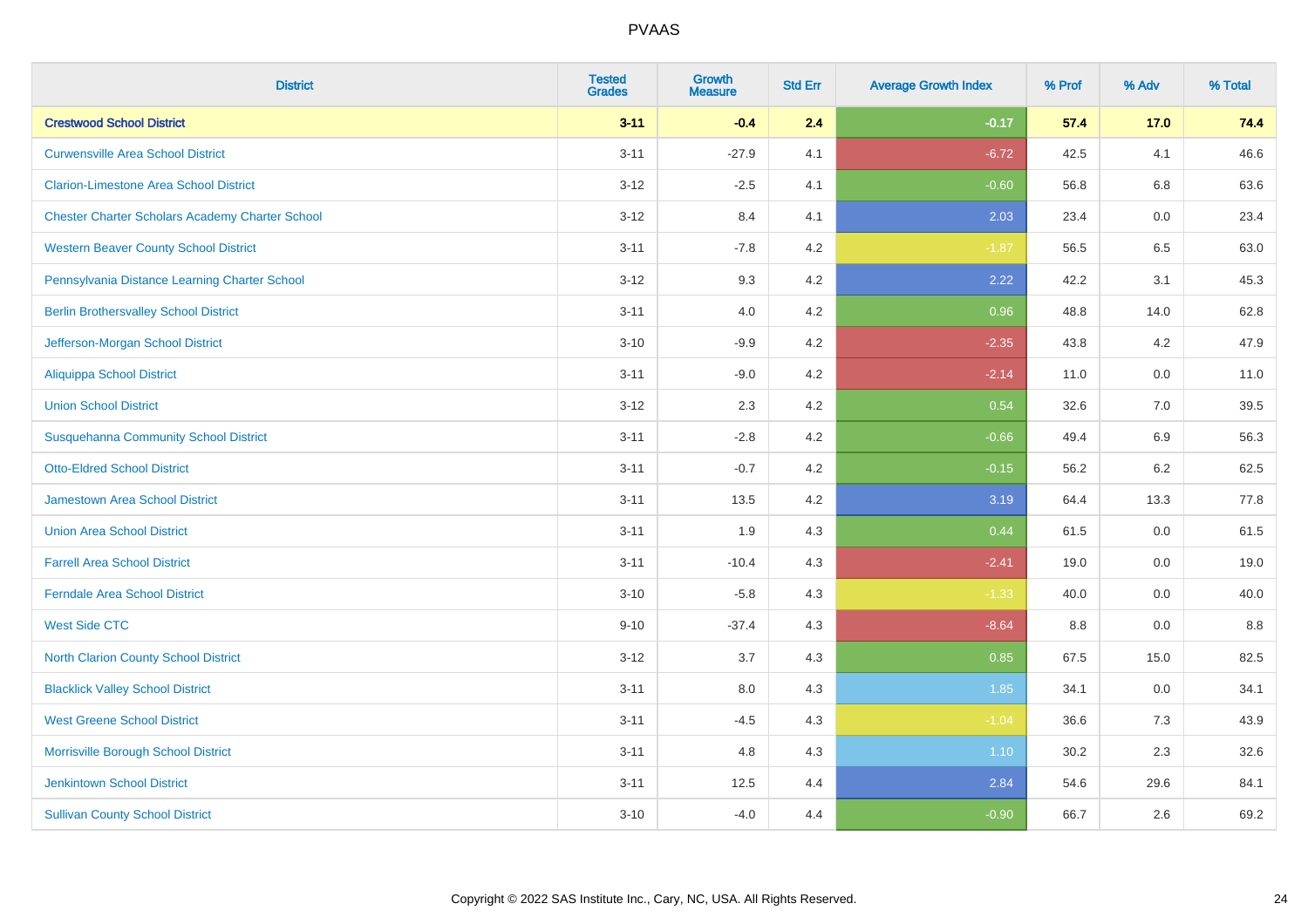| <b>District</b>                              | <b>Tested</b><br><b>Grades</b> | Growth<br><b>Measure</b> | <b>Std Err</b> | <b>Average Growth Index</b> | % Prof | % Adv | % Total |
|----------------------------------------------|--------------------------------|--------------------------|----------------|-----------------------------|--------|-------|---------|
| <b>Crestwood School District</b>             | $3 - 11$                       | $-0.4$                   | 2.4            | $-0.17$                     | 57.4   | 17.0  | 74.4    |
| <b>Southern Fulton School District</b>       | $3 - 11$                       | $-23.7$                  | 4.4            | $-5.37$                     | 34.2   | 10.5  | 44.7    |
| <b>Benton Area School District</b>           | $3 - 10$                       | $-9.7$                   | 4.5            | $-2.18$                     | 43.2   | 5.4   | 48.6    |
| <b>Sugar Valley Rural Charter School</b>     | $3 - 11$                       | $-11.0$                  | 4.5            | $-2.46$                     | 14.9   | 0.0   | 14.9    |
| <b>Monessen City School District</b>         | $3 - 10$                       | 8.3                      | 4.5            | 1.85                        | 42.9   | 2.9   | 45.7    |
| <b>Mastery Charter School - Gratz Campus</b> | $7 - 10$                       | $-23.9$                  | 4.5            | $-5.29$                     | 2.9    | 0.0   | 2.9     |
| <b>Rochester Area School District</b>        | $3 - 11$                       | $-13.2$                  | 4.6            | $-2.89$                     | 19.5   | 1.3   | 20.8    |
| <b>Northern Potter School District</b>       | $3 - 12$                       | $-13.1$                  | 4.6            | $-2.84$                     | 37.5   | 0.0   | 37.5    |
| <b>Hanover Area School District</b>          | $3 - 11$                       | 2.2                      | 4.6            | 0.48                        | 42.9   | 5.7   | 48.6    |
| <b>Shade-Central City School District</b>    | $3 - 11$                       | $-5.9$                   | 4.6            | $-1.28$                     | 27.8   | 0.0   | 27.8    |
| Southeastern Greene School District          | $3 - 10$                       | 3.3                      | 4.6            | 0.72                        | 57.6   | 6.1   | 63.6    |
| <b>Avella Area School District</b>           | $3 - 12$                       | $-0.3$                   | 4.7            | $-0.05$                     | 49.3   | 14.5  | 63.8    |
| <b>Millville Area School District</b>        | $3 - 12$                       | $-0.9$                   | 4.7            | $-0.18$                     | 51.4   | 5.4   | 56.8    |
| La Academia Partnership Charter School       | $6 - 11$                       | $-11.0$                  | 4.7            | $-2.34$                     | 6.8    | 0.0   | 6.8     |
| <b>Reach Cyber Charter School</b>            | $3 - 11$                       | 8.1                      | 4.7            | 1.72                        | 42.4   | 4.6   | 47.0    |
| Allegheny-Clarion Valley School District     | $3 - 10$                       | 7.8                      | 4.7            | 1.65                        | 53.3   | 3.3   | 56.7    |
| <b>Shamokin Area School District</b>         | $3 - 11$                       | $-7.7$                   | 4.8            | $-1.60$                     | 38.1   | 3.2   | 41.3    |
| <b>Roberto Clemente Charter School</b>       | $3-12$                         | 2.2                      | 4.9            | 0.45                        | 27.5   | 5.0   | 32.5    |
| Dr Robert Ketterer Charter School Inc        | $6 - 12$                       | 10.1                     | 5.0            | 2.04                        | 14.9   | 0.4   | 15.3    |
| <b>Cornell School District</b>               | $3 - 11$                       | $-1.6$                   | 5.0            | $-0.32$                     | 33.8   | 1.5   | 35.4    |
| <b>York Academy Regional Charter School</b>  | $3 - 11$                       | 9.0                      | 5.0            | 1.79                        | 55.2   | 0.0   | 55.2    |
| <b>Oswayo Valley School District</b>         | $3-12$                         | 8.5                      | 5.0            | 1.68                        | 50.0   | 16.7  | 66.7    |
| <b>Forbes Road School District</b>           | $3 - 11$                       | 2.8                      | 5.1            | 0.56                        | 41.4   | 10.3  | 51.7    |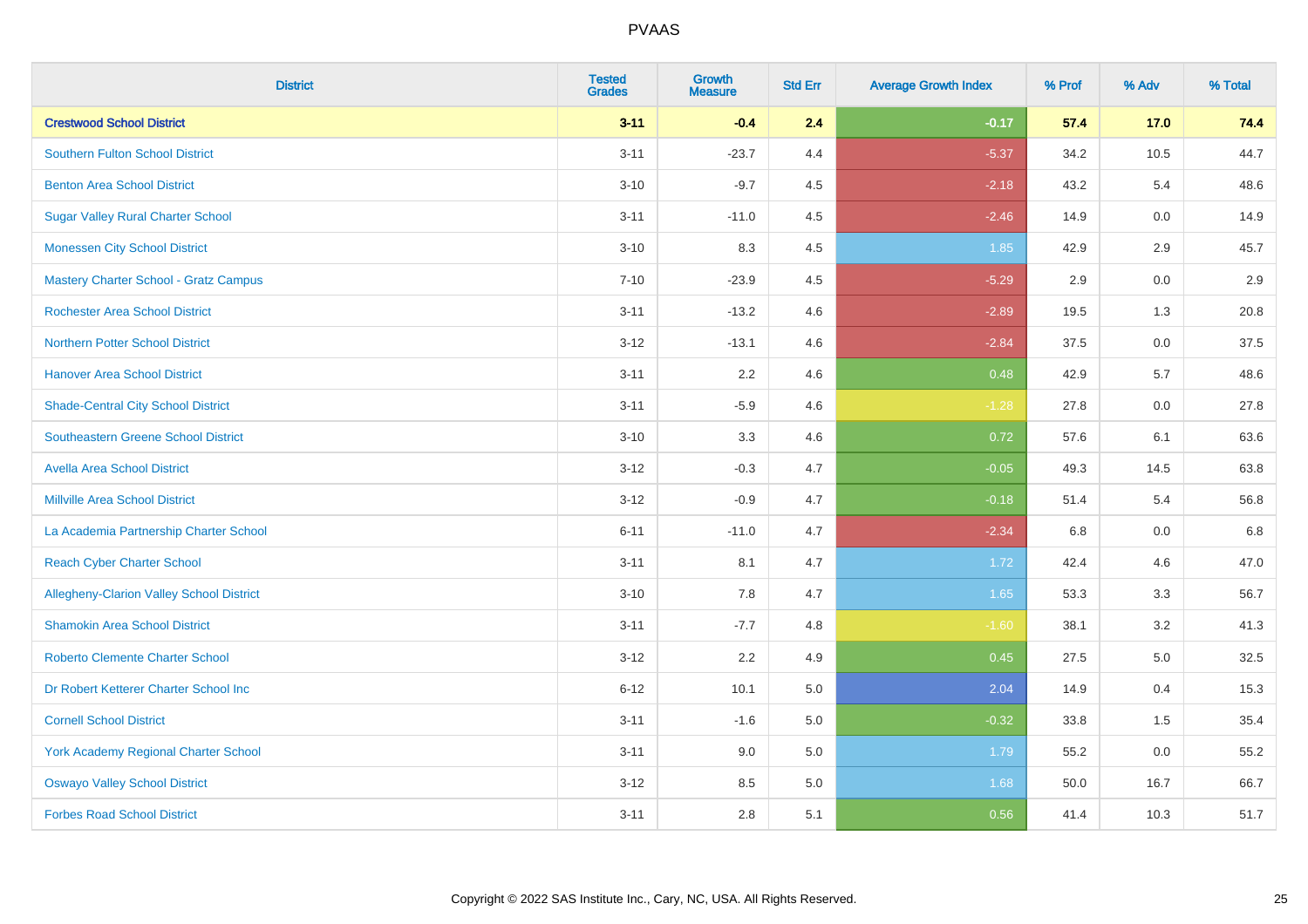| <b>District</b>                                         | <b>Tested</b><br><b>Grades</b> | <b>Growth</b><br><b>Measure</b> | <b>Std Err</b> | <b>Average Growth Index</b> | % Prof | % Adv   | % Total |
|---------------------------------------------------------|--------------------------------|---------------------------------|----------------|-----------------------------|--------|---------|---------|
| <b>Crestwood School District</b>                        | $3 - 11$                       | $-0.4$                          | 2.4            | $-0.17$                     | 57.4   | 17.0    | 74.4    |
| <b>Tidioute Community Charter School</b>                | $3 - 11$                       | 5.7                             | 5.1            | 1.11                        | 34.4   | 21.9    | 56.2    |
| <b>Fannett-Metal School District</b>                    | $3 - 11$                       | $-3.4$                          | 5.1            | $-0.67$                     | 38.7   | 8.1     | 46.8    |
| The New Academy Charter School                          | $8 - 11$                       | $-10.4$                         | 5.2            | $-2.00$                     | 0.0    | $0.0\,$ | $0.0\,$ |
| <b>Galeton Area School District</b>                     | $3 - 11$                       | 2.2                             | 5.3            | 0.42                        | 41.3   | 4.4     | 45.6    |
| <b>Forest Area School District</b>                      | $3 - 11$                       | $-4.4$                          | 5.4            | $-0.81$                     | 36.2   | 2.1     | 38.3    |
| People For People Charter School                        | $3 - 12$                       | 13.3                            | 5.5            | 2.43                        | 13.5   | 0.0     | 13.5    |
| <b>Commodore Perry School District</b>                  | $3 - 11$                       | 3.2                             | 5.5            | 0.58                        | 58.3   | 0.0     | 58.3    |
| <b>Turkeyfoot Valley Area School District</b>           | $3-12$                         | $-4.3$                          | 5.6            | $-0.76$                     | 22.0   | 5.1     | 27.1    |
| <b>Pittston Area School District</b>                    | $3 - 11$                       | $-10.1$                         | 5.6            | $-1.80$                     | 38.1   | 9.5     | 47.6    |
| Lehigh Career & Technical Institute                     | $10 - 12$                      | 5.6                             | 5.6            | 0.99                        | 78.3   | 0.0     | 78.3    |
| <b>Gillingham Charter School</b>                        | $3 - 11$                       | $-4.4$                          | 5.6            | $-0.77$                     | 20.8   | 8.3     | 29.2    |
| <b>Mastery Charter School - Pickett Campus</b>          | $6 - 10$                       | 5.6                             | 5.7            | 1.00                        | 27.8   | 0.0     | 27.8    |
| Insight PA Cyber Charter School                         | $3 - 11$                       | 0.7                             | 5.7            | 0.12                        | 50.0   | 4.8     | 54.8    |
| Mastery Charter High School-Lenfest Campus              | $7 - 11$                       | 2.5                             | 5.7            | 0.43                        | 40.0   | 0.0     | 40.0    |
| Imhotep Institute Charter High School                   | $9 - 11$                       | $-5.3$                          | 5.8            | $-0.92$                     | 25.0   | 0.0     | 25.0    |
| Salisbury-Elk Lick School District                      | $3 - 11$                       | $-13.5$                         | 5.9            | $-2.30$                     | 27.8   | 0.0     | 27.8    |
| <b>Shanksville-Stonycreek School District</b>           | $3 - 10$                       | 7.0                             | 5.9            | 1.20                        | 64.7   | 17.6    | 82.4    |
| <b>Keystone Education Center Charter School</b>         | $3 - 12$                       | $-12.9$                         | 5.9            | $-2.19$                     | 28.0   | 0.0     | 28.0    |
| Hope For Hyndman Charter School                         | $3 - 11$                       | $-2.0$                          | 6.1            | $-0.32$                     | 33.3   | 0.0     | 33.3    |
| Esperanza Cyber Charter School                          | $3 - 11$                       | 7.1                             | 6.1            | 1.16                        | 9.1    | 0.0     | 9.1     |
| Center For Student Learning Charter School At Pennsbury | $6 - 12$                       | $-2.9$                          | 6.1            | $-0.47$                     | 42.9   | 0.0     | 42.9    |
| <b>Mastery Charter School - Thomas Campus</b>           | $3 - 10$                       | 2.1                             | 6.2            | 0.33                        | 28.6   | 0.0     | 28.6    |